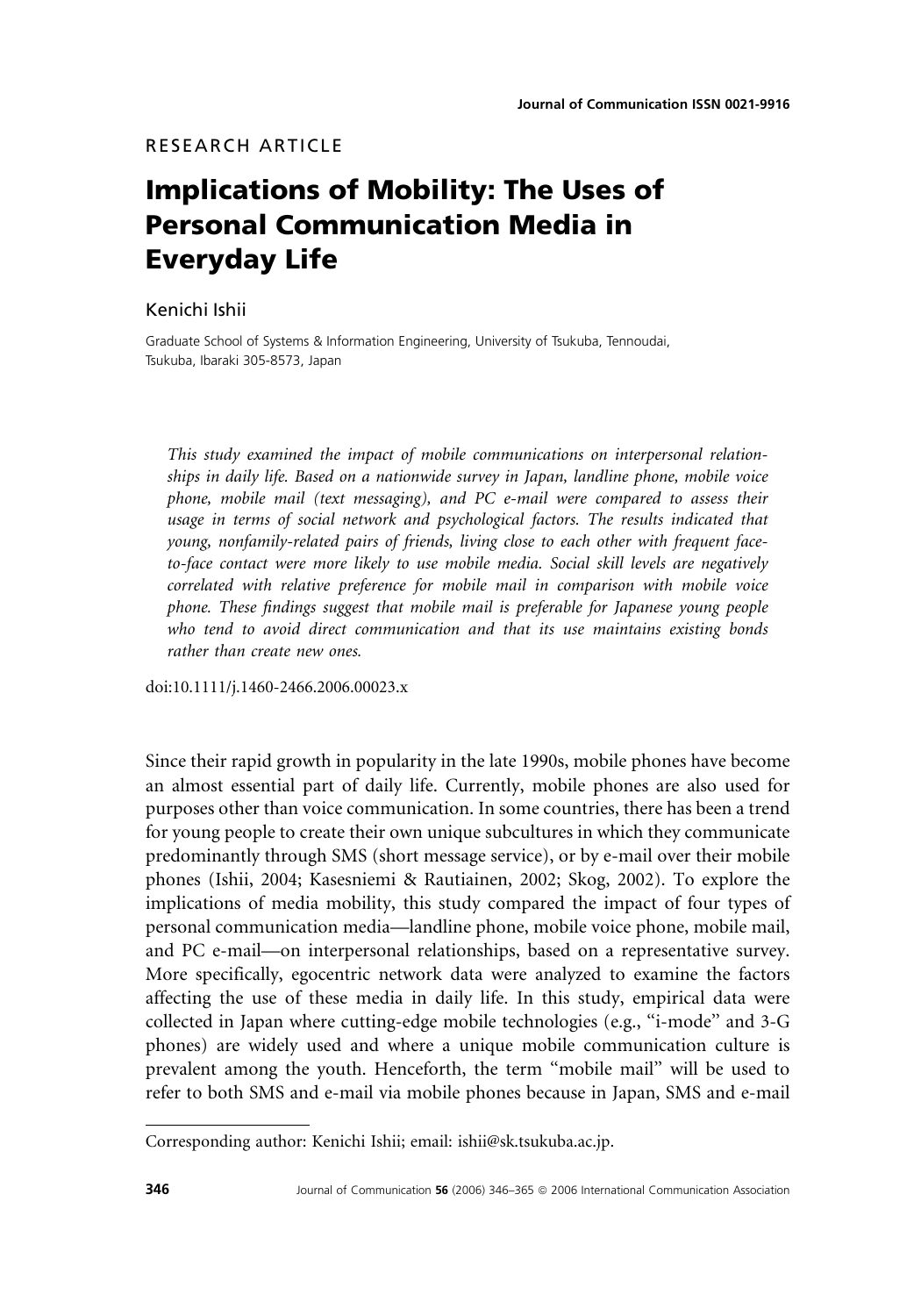have almost converged into one service (mail) and users usually cannot clearly distinguish between these two services.

### The concept of mobility

Portability, or *mobility* as it is often called, is a new paradigm that outlines the vision of communication media today. Katz and Aakhus (2002) used the term Apparatgeist to describe the development of personal communication technologies in our society. The neologism Apparatgeist serves as a rhetorical tactic ''to suggest the spirit of the machine that influences both the designs of the technology as well as the initial and subsequent significance accorded by users, nonusers, and antiusers'' (p. 305). Recently, an increasing number of media are equipped with mobility, namely, the portable radio, Walkman, mobile phone, pager, PDA (personal digital assistance) and wireless LAN (local area network). However, most studies on these new media have overlooked the significance of mobility, and as a result, the concept of mobility is not fully appreciated in communication studies.

Paradoxically, if a "mobile communication medium" signifies an instrument that accompanies physical travel, the mobile phone is not very mobile. A survey shows that mobile phone users make most calls from home (57%), followed by from work (41%), with only one tenth (9.4%) of the users regularly speaking over mobile phones in the street (Hashimoto, Ishii, Kimura, Tsuji, & Kim, 2002; Ishii 2004). A study of uses and gratification also indicates that mobility in the narrow sense is not adequate to understand its full utility (Leung & Wei, 2000).

Consequently, "mobility" cannot be defined as purely physical travel. Mobility should be understood in a broader sense to include at least three interrelated dimensions of human interaction; namely, *spatial*, temporal, and contextual mobility (Kakihara & Sorensen, 2002). Spatial mobility denotes the concept of physical travel, which is the most immediate aspect of mobility. Temporal mobility represents the consequences of spatial mobility, as in speeding up and saving time. These two dimensions represent the function of efficiency resulting from mobility. The socalled microcoordination is a typical daily-life example, in which two people with mobile phones flexibly and progressively make precise arrangements for a meeting (Ling & Yttri, 2002).

The third dimension, contextual mobility, is the key to understanding the social consequences of the introduction of mobile phones into our society. Context is an important factor influencing interpersonal behavior. In face-to-face interactions, communicators need to conform to the contextual aspects that continuously reframe their interaction (Goffman, 1973). These include, among others, their cultural background, the particular situation or mood, and mutual recognition (Kakihara & Sorensen, 2002). Mobile media enable relatively free communication from a specific context. For example, mobile phones allow adolescents to communicate with each other without the constraints imposed by the presence of family members.

Context mobility has two aspects. On the one hand, it provides mobile phone users with more freedom because they can control incoming calls by themselves.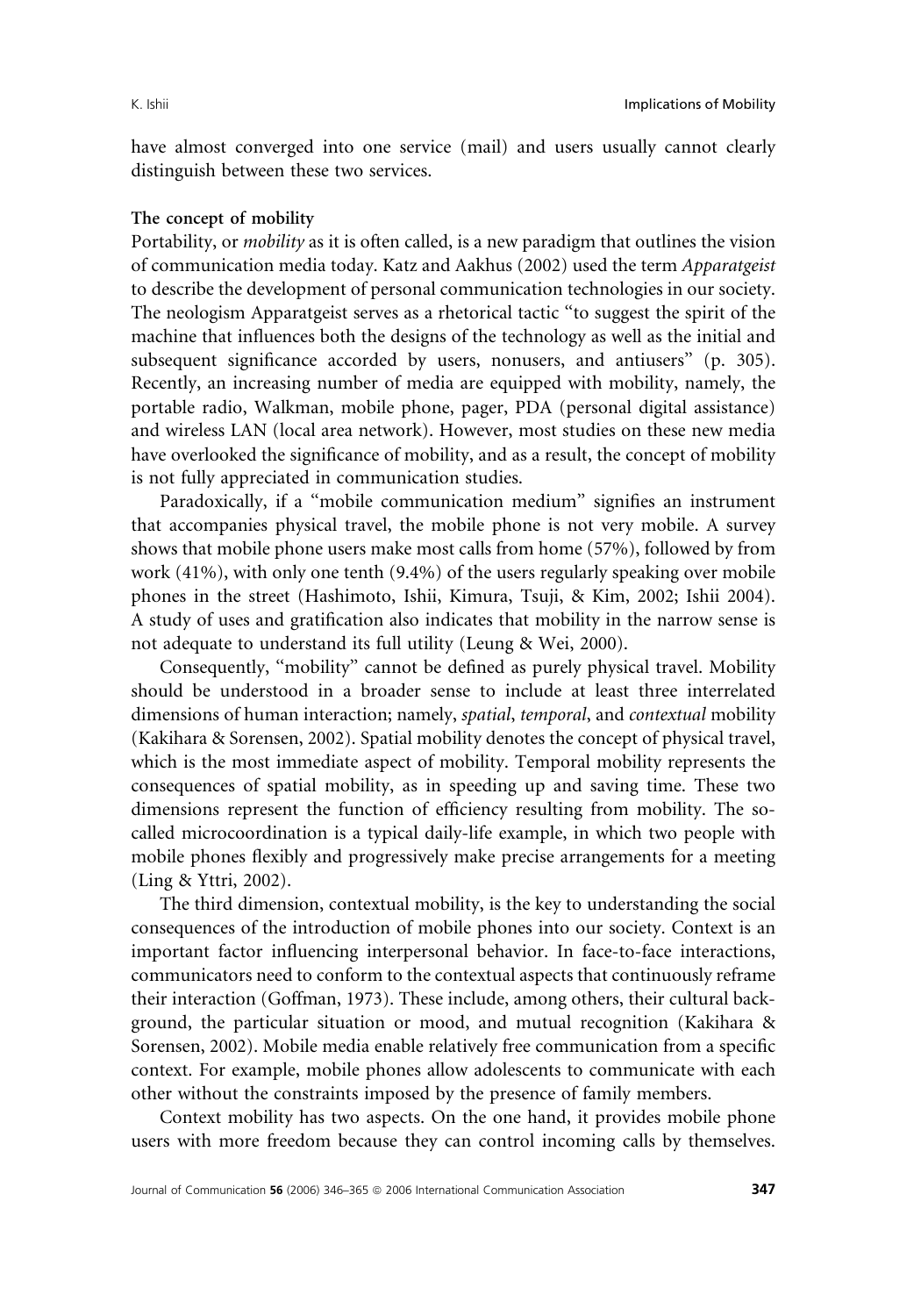However, on the other hand, unless they can freely control incoming calls by switching off their phones or ignoring some calls at will, the mobile phone reduces the freedom of users. Private users enjoy newfound freedom, whereas business users experience a loss of freedom associated with the use of a mobile phone. A survey indicates that 58% of business users agreed with ''mobile phones restrict my freedom," whereas less (27%) private users agreed with the statement ( $\chi^2$  = 30.4, df = 1,  $p < .0001$ ). In contrast, 26% of business users agreed with "mobile phones increase my freedom," whereas more (38%) private users agreed with the statement ( $\chi^2$  = 4.95,  $df = 1, p = .026$ .

Contextual mobility explains why some technologies with high media richness have not always been successful. For example, as of 2003, only a few (0.6% of mobile phone users) use TV phones despite their modest price in Japan (Hashimoto, Ishii, Kimura, Tsuji, & Kim, 2004). It is difficult to explain why such highly advanced technologies have not been accepted, although some ''media-poor'' technologies have gained popularity (e.g., text-based i-mode). One possible reason is that the high media richness of TV phones prevents users from enjoying context mobility. For example, in response to a sudden call at home, some women would not be willing to appear on the screen without their makeup. Consequently, contextual mobility can add an important framework for understanding the manner in which new telecommunication services are accepted.

Contextual mobility occasionally constitutes a public nuisance to nonusers. Mobile phones blur the boundary between public and private space; consequently, some people find that phone users invade the sanctity of their public space. In many countries, the use of mobile phones in public areas such as in trains and restaurants has attracted widespread criticism. A study has recorded that many respondents complain about mobile phones ringing and users talking in public spaces (Wei & Leung, 1999). Japanese railway companies request their passengers to mute the ringing and abstain from talking on their mobile phones on trains. Mobile phone users are criticized for violating the implicit rules of public space. In fact, this is not a recent phenomenon. Even before the advent of mobile phones, new portable media had already raised the issue of defining the boundary between public and private spaces. For example, in the 1960s, the older people in the United States and other countries criticized young people for using portable radios in public places (Goffman, 1963). In the 1980s, the widespread use of Walkman portable cassette players in trains also attracted strong criticism in Japan (Shinozaki, 1995).

Family context is an important aspect for media usage. Young people use mobile phones to maintain their social networks outside of parental supervision. Because landline phones are mostly shared with family members at home, their use is closely embedded in the family context. Evidence from many studies worldwide reveals that a common reason for using mobile phones among young people is to obtain freedom from the family grip (Kim 2002; Oksman & Turtiainen, 2004). For example, U.S. college students use mobile phones to maintain or manage privacy and to keep in touch with parents (Aoki & Downes, 2003). According to a survey in Japan, 53.2% of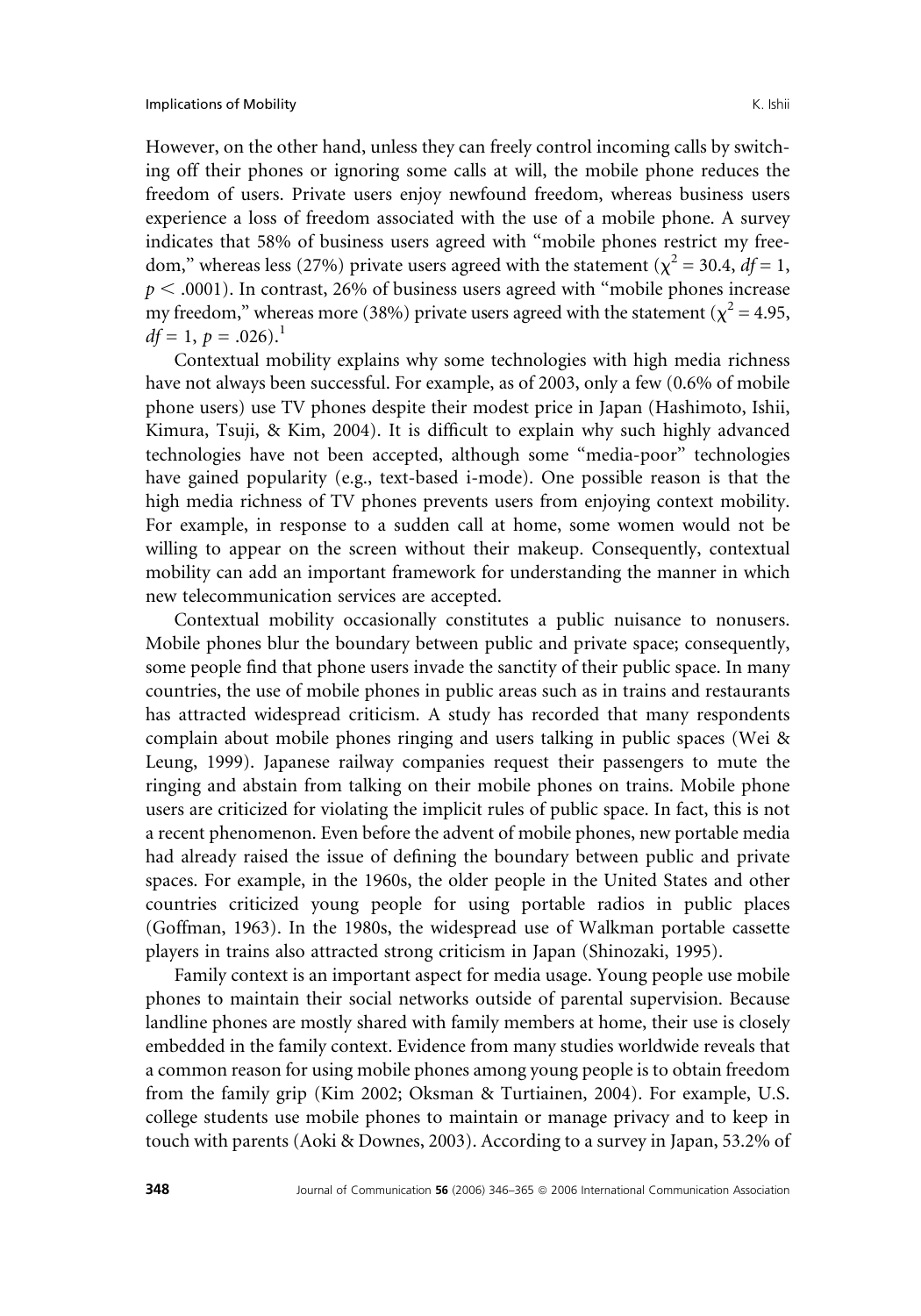young users (aged 15–29 years) agreed with ''do you use a mobile phone because you can talk to someone in privacy from family members at night?'', whereas only 14.9% of the middle-aged (aged 30–49 years) users concurred ( $\chi^2 = 83.4$ ,  $df = 1$ ,  $p < .0001$ )<sup>2</sup> (Hashimoto et al., 2000). The mobile phone is recognized, particularly in the case of teenagers, as a technology that provides freedom from the family.

### Youth culture and mobile communication

In Japan, the core communication technology in the youth culture is the keitai (mobile phone), and not the PC. As of 2003, 63% of Japanese teens (aged 12–19 years) used the mobile-based Internet, whereas 53% accessed the Internet from their PCs (Mikami, 2004). Japan is unique in that the rate of mobile-based Internet users is very high. In contrast, in many countries, except Japan and South Korea, the mobile phone Internet compatibility rate was even lower than 20% (Ministry of Public Management, Home Affairs, Posts and Telecommunications, 2002). The major Japanese carriers provide a variety of advanced services on the mobile phone including Global Positioning System, Java applications, and picture and video mail, in addition to standard e-mail and web browsing services (e.g., i-mode).

The characteristics of this new communication media and the Japanese youth culture appear to have reinforced each other over the last decade. For example, berutomo (pager friends) was a unique form of communication that appeared in the mid-1990s, especially among schoolgirls. Pager friends did not know each other's names and had never met; however, they knew the pager numbers of their correspondents. They exchanged short messages such as ''hello'' and ''good night'' on their pagers almost everyday and sometimes even talked to each other about their personal problems via pagers (Ishii, 2004).

In addition to its relatively low cost, another possible reason for the popularity of text messaging among Japanese youth is the psychological meanings resulting from context mobility. Nowadays Japanese youth increasingly seek to avoid conflict and friendships with deep involvement (Sengoku, 1994). An extreme form of conflictavoiding behavior is called ''hikikomori'' (long-term withdrawal from society), which has become a serious social problem in Japan. Hashimoto (2002) suggested that anxiety regarding direct communication among some Japanese youth was such that they avoided calling on the phone and instead preferred text messaging. The asynchronous communication of text messaging means that both parties are not required to be present for contact to occur. Young people, especially teenaged girls, found that communication needs were better served by text messaging through mobile media, and they readily adopted it.

Such evidence suggests an association between the unique use of text messaging and the lowering of social skills among Japanese mobile media users. Since the 1990s, some researchers have been warning that the level of social skills among the Japanese youth is much lower than that of their counterparts in other countries. For example, 32% of Japanese adolescents agreed with ''I can easily start talking straight away to someone I do not know,'' whereas 65% of their U.S. counterparts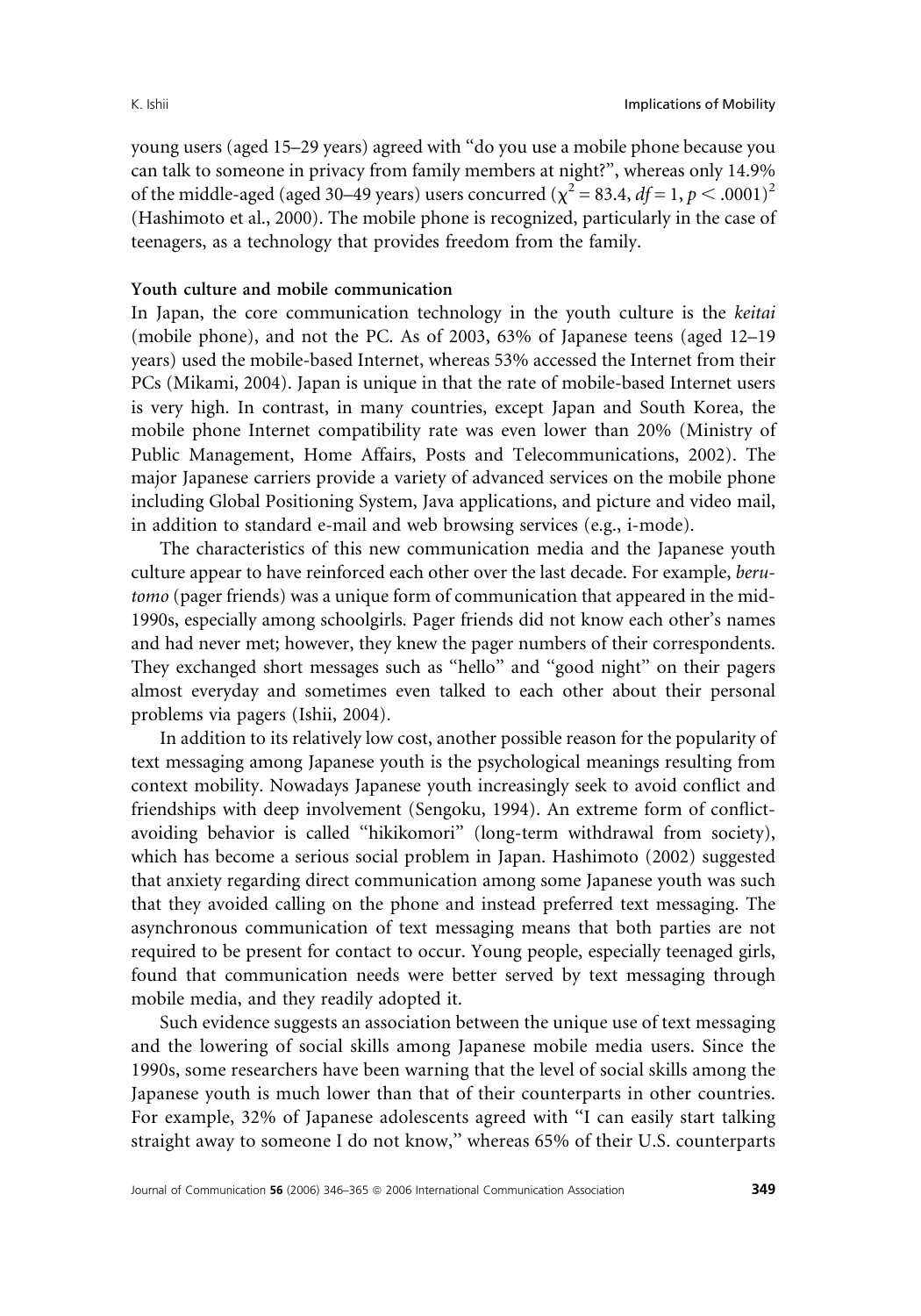and 34% of their Korean counterparts agreed with the statement. Further, 34% of Japanese adolescents agreed with ''I can easily participate/join in a conversation among a group of friends, acquaintances, or strangers,'' whereas 68% of their U.S. and 41% of their Korean counterparts agreed (Youth Affairs Administration Management and Coordination Agency, 1999). Lack of social skills further leads to undesirable responses from others, which in turn makes the life of the socially inept more unpleasant. Previous studies in Western countries have revealed that extroverts flourish online (Chen, Boase, & Wellman, 2002). These people with higher social skills could use the Internet in a better manner to extend their relationships beyond their local networks (Wellman & Haythornthwaite, 2002). Limited attention has, however, been paid to the social skill levels as associated with mobile media use. This study utilized a survey to examine the relationship between the level of social skills and mobile media use.

### The effects of mobile phone use

Previous studies have examined how the use of communication technologies has been associated with relationships with friends, neighbors, relatives, and workmates. In the pre–mobile phone era, Wellman and Tindall (1993) found that landline phones were used primarily to maintain local ties rather than across long distances and continents. With regard to organizational behaviors, many studies have investigated communication modes (Trevino, Lengel, & Daft, 1987). Recently, a number of studies have examined the effects of the Internet on interactions among friends. The Internet Paradox study initially found evidence that Internet use decreases social capital and commitment to the community (Kraut et al., 1998). However, in the 3-year follow-up of the original sample, the study found an overall opposite effect (Kraut et al., 2002). Furthermore, LaRose, Eastin, and Gregg (2001) found that the Internet could reduce depression by providing a means to obtain social support through e-mail exchanges with known associates. The Internet supplements the preexisting forms of communication and appears to be a positive force in socialcapital formation (Katz & Rice, 2002). Taken together, these studies suggest that a modest use of the Internet increases social capital. However, very little systematic information is available regarding the impact of mobile communication media use on interpersonal relationships in daily life. Some evidence in Japan suggests that Internet use via mobile phones is associated with a greater level of social activities (Ishii, 2003). On the basis of survey data, this study also compares the consequences of using mobile mail and PC e-mail.

### Research questions

Context mobility enables mobile phone users to communicate more freely from an existing social context such as family or the workplace. Accordingly, it is hypothesized that landline phones will be more likely to support family networks than mobile phones (H1a).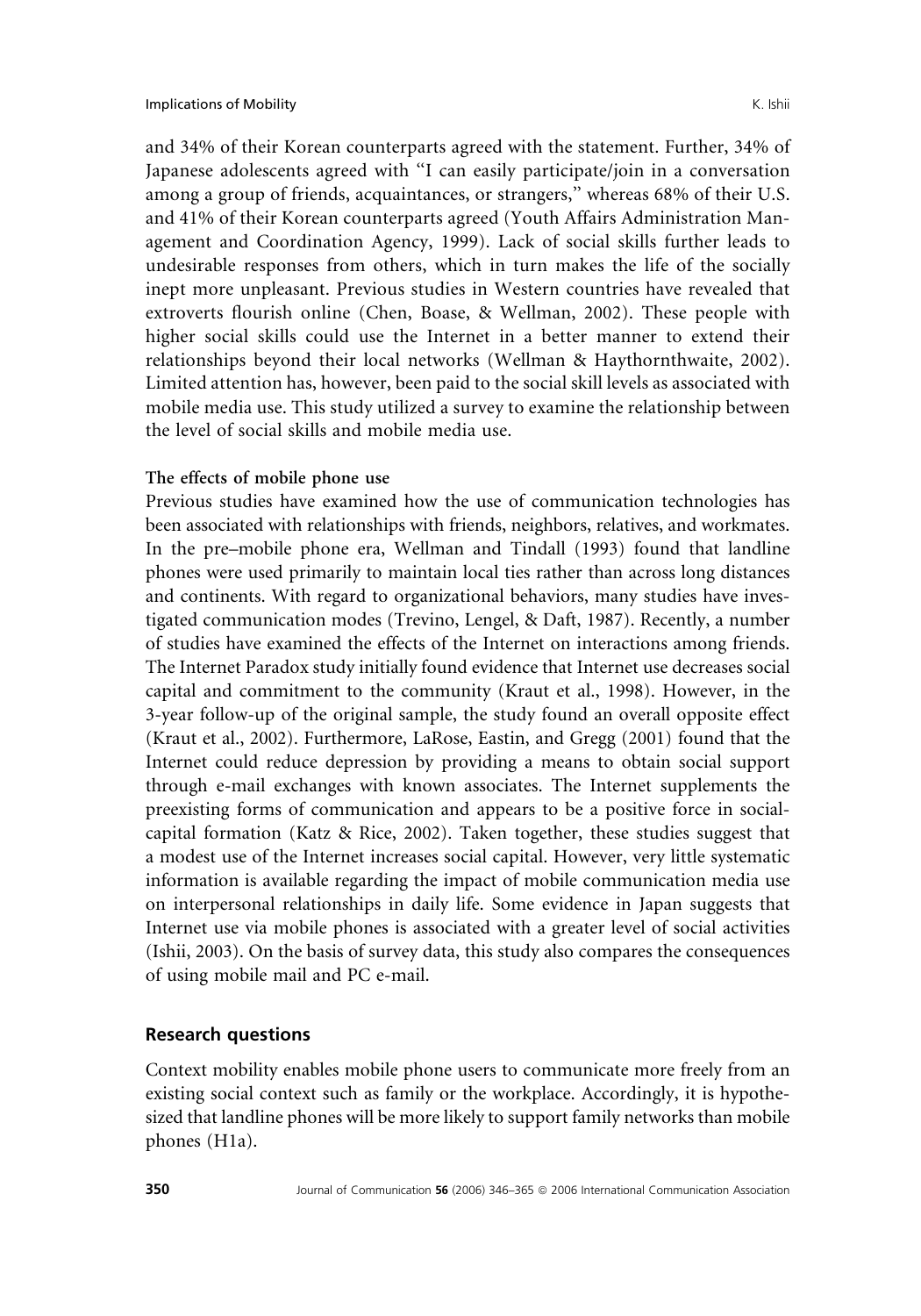The medium itself sends out its own symbolic cues, which have their own symbolic meaning. Trevino et al. (1987) suggested that each communication medium provides its own symbolic cue. PC e-mail and mobile mail are expected to convey different cues to recipients even when sending the same text message. This is because in Japan, mobile mail is mostly used by students (Figure 1), whereas PC e-mail is mostly used for business. Hence, it is expected that mobile mail, which cues "peer group," will be more likely to be exchanged among close friends (H1b).

- H1a: Mobile voice phones will be associated more with nonfamilial relations, as compared to landline phones.
- H1b: Mobile mail will be used more for communication with close friends, as compared to PC e-mail.

Based on the relationship between low social skills and mobile mail use as described above, it is hypothesized that people with low social skills prefer mobile mail to mobile voice phone as compared to people with higher social skills. This is because people with limited social skills need to overcome the awkwardness and inhibitions arising from direct communication via mobile voice phone. To quantify the relative preference for mobile mail in comparison with mobile voice phone, the relative preference for mobile mail (RPM) is defined as:  $RPM = MM/(MM + VP)$ , where MM is the frequency of using mobile mail and VP is the frequency of using mobile voice phones.



Figure 1 Frequencies of mobile voice phone and mobile mail communications per week by gender and age for the users.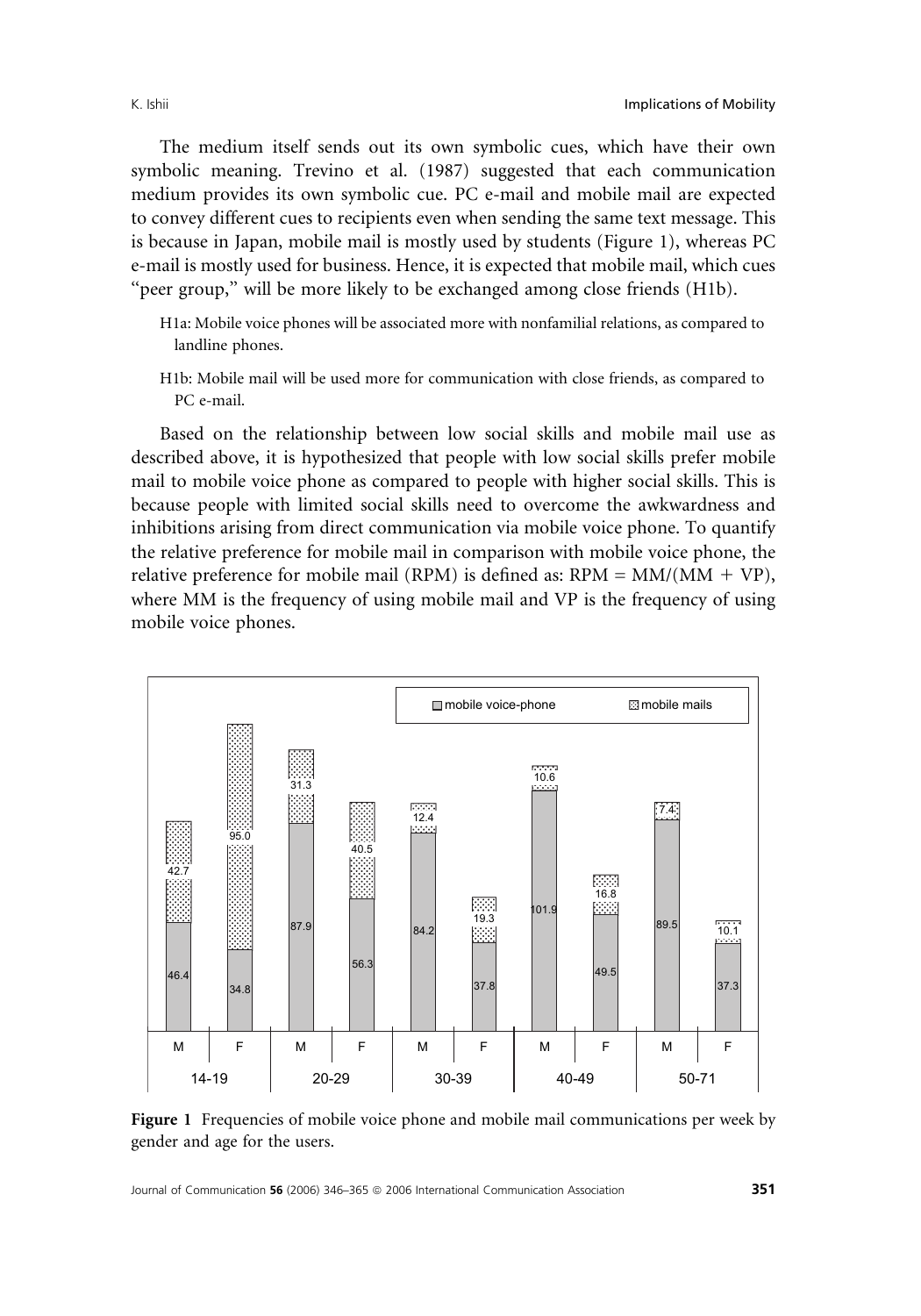H2: People with low social skills will have a stronger relative preference for mobile mail than those with high social skills.

Finally, this study will explore whether the new communication technologies promote social relationships with new friends.

RQ: Do mobile phones, mobile mail, and PC e-mail promote social ties with friends?

### Method

### Survey method

A study based on a two-wave panel survey was conducted in Japan (Hashimoto et al., 2004). The first wave of the survey was completed in December 2001. The sample was randomly selected from among the population aged 12–69 years across the country using a two-stage random sampling method. In the first step, 150 survey areas were randomly chosen in proportion to the share of the population. In the second step, 20 people were randomly chosen from among the residents' list in the local government office in each survey area.

Self-administered questionnaires were distributed to the homes of 3,000 respondents<sup>3</sup> by a research company and collected following completion. A total of 62.6% ( $N = 1,878$ ) of the respondents successfully completed their questionnaires in the first wave of the survey. In December 2003, 2 years after the first wave of the survey, the second wave was conducted among the successful respondents of the first wave. In the second wave, 1,245 respondents, which accounted for 66.3% of the firstwave respondents, were successfully surveyed.

The average age of the total respondents  $(N = 1,878)$  was 41.4 years in 2001, whereas the average age of the panel respondents (the successful respondents of the second wave) was 42.6 years in 2001. Males comprised 49.1% of the total respondents in the first wave and 47.7% of the panel respondents. The panel respondents comprised 50.0% full-time workers, 13.3% housewives, and 9.1% students. Due to the panel attrition, the panel respondents may be less representative than the total respondents of the first wave. However, in order to avoid complexities, weighting adjustments were not applied and only the panel respondents ( $N = 1,245$ ) are considered in the following analyses unless otherwise indicated.

#### Measures

#### Media use

Respondents were questioned on the frequency of using various communication devices, including mobile voice phones (''how many phone calls do you make and receive in a week?"<sup>4</sup>), mobile mails ("how many mobile mails do you send in a week?''), and PC e-mails (''how many PC e-mails do you send in a week?''). We constructed measures of weekly frequencies for each medium. Receiving mobile mail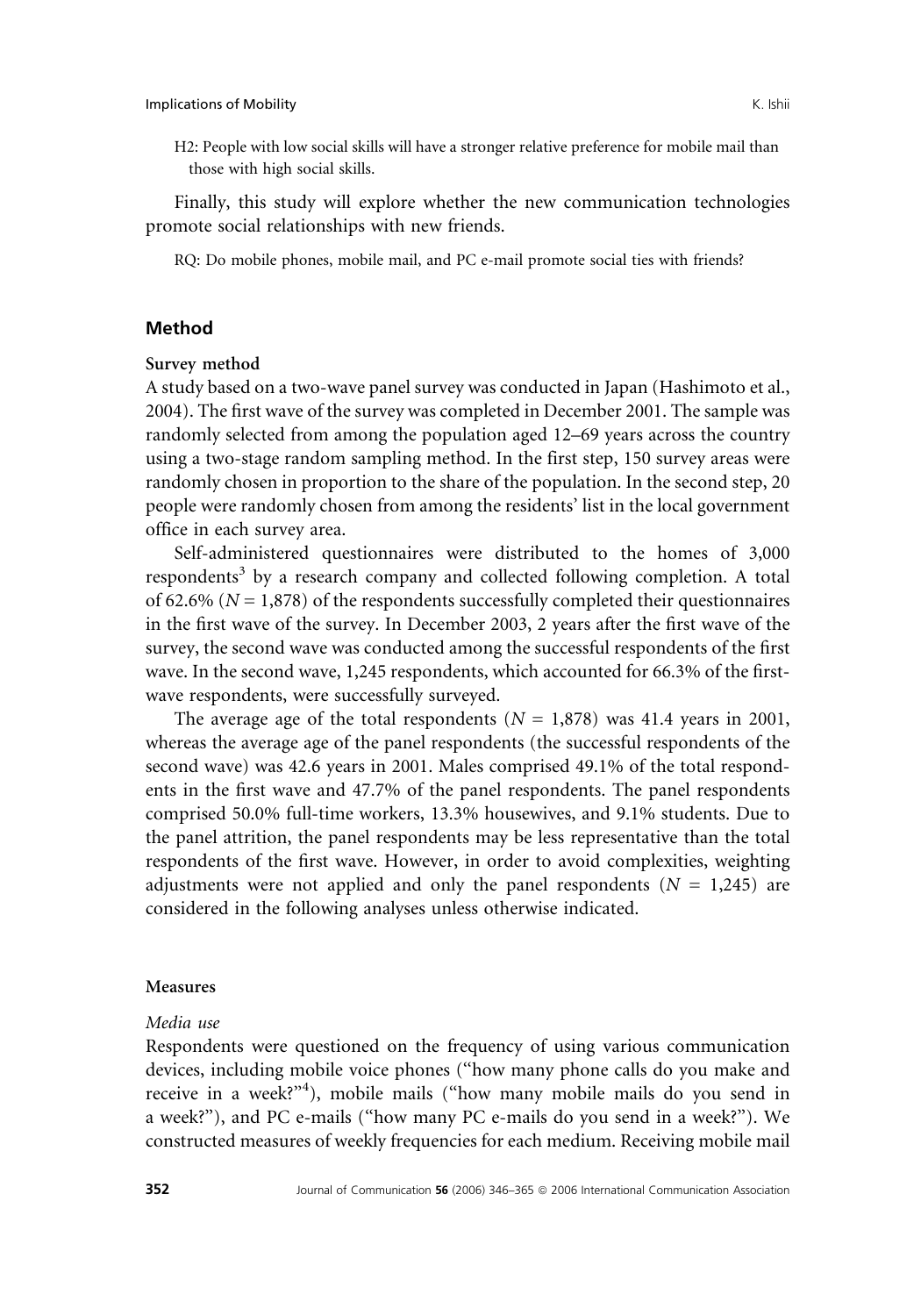and PC e-mail is not considered because the frequency of receiving such mail depends considerably on the number of spam mails. Additionally, several detailed questions on usage patterns and perceived merits of media use were also asked.

# Egocentric network (dyad) of intimate friends

Respondents were asked to name at most 10 intimate people, excluding family members whom they cohabited. For each one-to-one personal relationship, or dyad, with a partner, respondents were asked to record the following items: (a) partner's gender, (b) partner's age, (c) partner's role type (family member living separately, relative, girlfriend/boyfriend, friend,<sup>5</sup> others), (d) frequency of faceto-face contacts with the partner, (e) communication medium (multiple question) such as landline phone, mobile voice phone, mobile mail, PC e-mail, chat on the Internet, facsimile, and postal mail, (f) frequency of communications via these media per month, and (g) residential distance as measured in terms of time required to visit his/her home (minutes). To ensure the privacy of the respondents, we requested them to erase the names after filling in the items; thus, it is impossible to know how a specific dyad changed across the 2-year period, although it is possible to compare the total change. Of the target respondents, 950 constituted a total of 5,935 dyads (an average of 5.6 dyads for each respondent) in the second wave. In the analyses of these data, the unit of analysis is not the individual, but the dyad (one-to-one network).

# Number of friends

Respondents were asked the number of their nearby and distant friends. ''Nearby'' friends refer to those who live in an area within 1 hour of travel, and ''distant'' friends refer to those who live in an area of over an hour's travel time.<sup>6</sup>

# Social skills

Fifteen items from Kikuchi's Social Skill Scale (Kikuchi, 1988) were employed. The items were rated on a 1–4 Likert-type scale (4 = agree, 3 = weakly agree, 2 = weakly disagree, and  $1 = disagree$ ). Statements included "I can maintain conversation with people," "I can talk to a stranger," "I can ask people to do something I want them to do,'' and 11 other items regarding interpersonal skills. Based on the item analysis, one item was excluded. The social skills score was defined as the sum of 14-item scores, and Cronbach's alpha was 0.917.

# Results

### Descriptive results

In 2001, 62.9% of the respondents were mobile phone users, 54.5% of whom (34% of the total respondents) were mobile mail users and 20.0% were PC e-mail users. In 2003, 74.5% of the respondents (an increase of 18%) were mobile phone users, 72.6% of the mobile phone users (54% of the total respondents) were mobile mail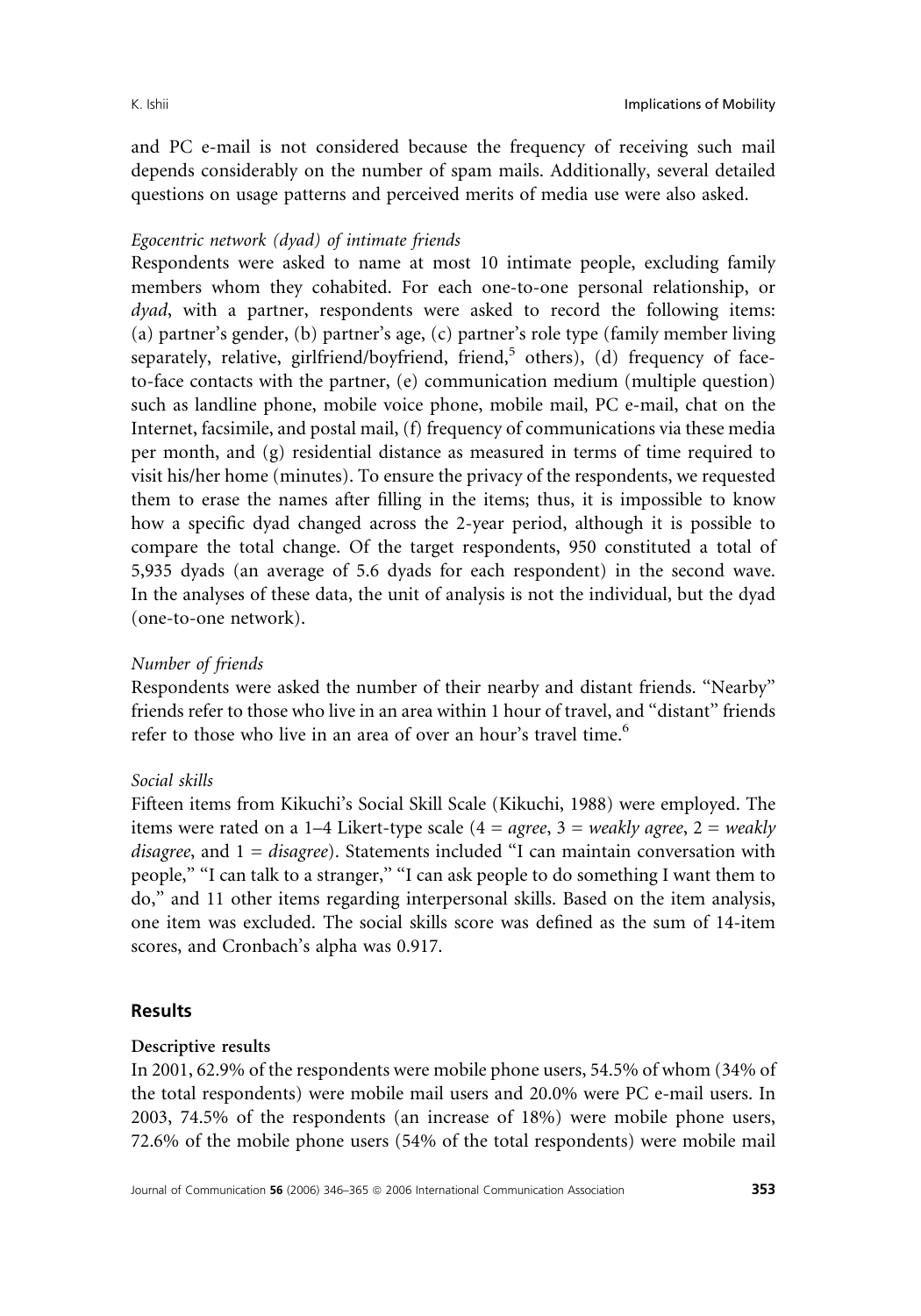users and 26.3% (an increase of 32%) were PC e-mail users. In 2003, 55.3% of the respondents accessed the Internet, whereas 21% of the Internet users did not use PC but used only mobile phones to access the Internet.

The frequencies of voice and mail use on mobile phones were not significantly correlated ( $r = 0.042$ ,  $df = 545$ ,  $p > .05$ ), whereas the frequency of PC e-mail use was significantly correlated with the frequencies of both mobile voice phone use ( $r =$ 0.195,  $df = 335$ ,  $p < .001$ ) and mobile mail use ( $r = 0.477$ ,  $df = 238$ ,  $p < .001$ ). The frequencies of mobile phone and mobile mail uses differed according to several demographic characteristics. Figure 1 shows that older people used mobile voice phones more often than young people, and males used mobile voice phones twice as often as females (86.9 times for males and 43.3 times for females<sup>7</sup>). In contrast, females, particularly teenaged girls, used mobile mail most frequently. A similar result was obtained for the relative preference for mobile mail (RPM<sup>8</sup>). The average of RPM is 0.427 for females and 0.228 for males. The average for teenaged females is 0.757, showing that young females predominantly choose mobile mail rather than making a call. Analysis of variance was conducted in order to examine whether frequencies of using mobile media varied with age and gender. With regard to the frequencies of using a mobile voice phone, a main effect of age was found,  $F(4, 902) =$ 3.05,  $p < .001$ . Older people use more mobile-voice phones. A main effect of gender,  $F(1, 902) = 42.0, p < .001$ , was also found. With regard to the frequency of using mobile mail, a main effect of age,  $F(4, 639) = 35.4$ ,  $p < .001$ , and a main effect of gender,  $F(1, 639) = 21.6$ ,  $p < .01$ , was found. Interestingly, an interaction effect between age and gender,  $F(4, 639) = 5.73$ ,  $p < .001$ , was also found. The particularly high frequency of mobile mail use among teenaged girls (95.0 mails per week) suggests that there are parallels between the current keitai (mobile phone) culture and the pager-friend culture of the 1990s.

Regression analyses were conducted to evaluate the effects of demographic variables and social skill levels on the frequencies of media usage (Table 1). In these analyses, only the users of each medium in 2003 were considered.<sup>9</sup> Table 1 shows that age, gender, and status of students were significantly correlated with mobile mail usage. In contrast, the status of students was negatively correlated with mobile voice phone or PC e-mail use. Full-time workers were more likely to use mobile voice phone and PC e-mail, but less likely to use mobile mail. Interestingly, social skill levels were significantly associated with the frequencies of PC e-mail and mobile voice phone use, whereas no such association was found between social skill levels and mobile mail usage. These results suggest the unique position of mobile mail as a medium for students. RPM was also regressed on the demographic variables and social skill levels using the Probit model. The result indicates that females, younger people, more affluent people, less educated people, nonworkers, students, and less socially skilled people tend to choose mobile mails rather than making a call. To examine determinants of changes over time, the frequencies of mobile voice phone and mobile mails were regressed on the demographic variables, social skill levels, time-lagged number of friends, and time-lagged frequencies of each medium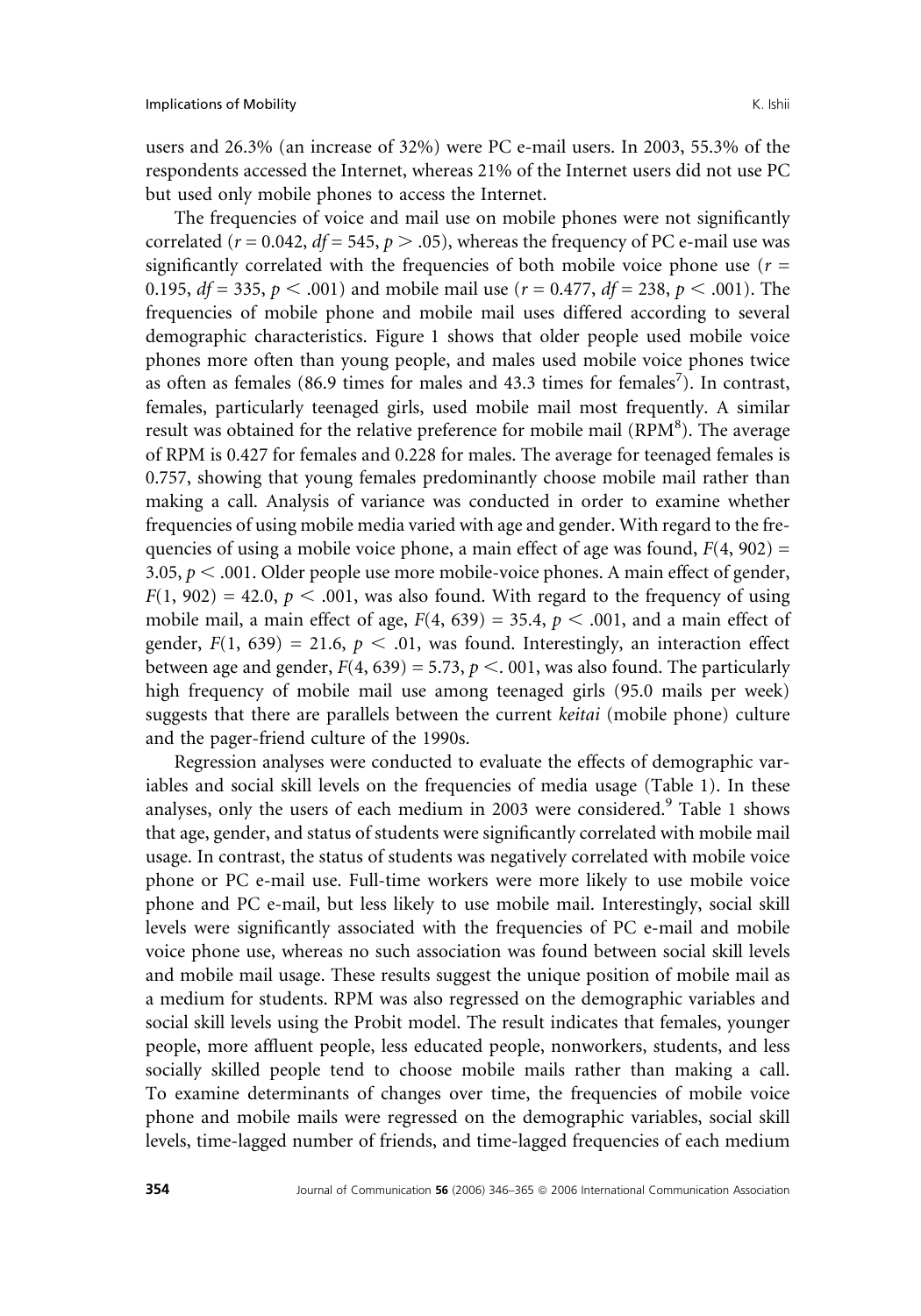|                                    | Mobile       | Cross       | Mobile Mail Cross Wave PC E-mail                |            |            | <b>RPM</b>            |
|------------------------------------|--------------|-------------|-------------------------------------------------|------------|------------|-----------------------|
|                                    | Voice        | Wave        | $(n = 564)$ $(n = 465)$ $(n = 451)$ $(n = 785)$ |            |            |                       |
|                                    | Phone        | $(n = 621)$ |                                                 |            |            |                       |
|                                    | $(n = 795)$  |             |                                                 |            |            |                       |
| Constant                           | 40.111       | 22.756      | 21.744                                          | 17.284     | $-6.349$   | $-0.035$              |
| Gender <sup>a</sup>                | $-38.253***$ | $-20.174**$ | $10.238**$                                      | $7.191*$   | $-0.931$   | $0.565***$            |
| Age                                | $-0.246$     | $-0.155$    | $-0.599***$                                     | $-0.262$   | $-0.508**$ | $-0.030***$           |
| Education <sup>b</sup>             | $-2.543$     | $-3.633$    | $-3.797$                                        | $-0.655$   | 6.475      | $-0.135***$           |
| Income <sup>c</sup>                | $-1.265$     | $-1.417$    | $-0.246$                                        | $-0.674$   | 0.549      | $0.006**$             |
| Work <sup>d</sup>                  | $27.674***$  | 14.302      | $-0.121$                                        | $-3.415$   | 0.479      | $-0.283***$           |
| Studente                           | $-15.147$    | 10.883      | $31.074***$                                     | $18.391**$ | $-17.237*$ | $0.409***$            |
| Social skills                      | $2.353***$   | $1.421**$   | 0.162                                           | $-0.073$   |            | $0.988***$ - 0.012*** |
| Time-lagged variables (2001)       |              |             |                                                 |            |            |                       |
| Mobile-voice<br>phone <sup>f</sup> |              | $1.733***$  |                                                 | 0.063      |            |                       |
| Mobile mail <sup>f</sup>           |              | $-0.157$    |                                                 | $0.462***$ |            |                       |
| $PC$ e-mail $f$                    |              | 0.131       |                                                 | $-0.091$   |            |                       |
| No. of friends <sup>t</sup>        |              | $-0.049$    |                                                 | 0.138      |            |                       |
| $R^2$                              | $0.135***$   | $0.364***$  | $0.154***$                                      | $0.435***$ | $0.085***$ |                       |

Table 1 Regression Coefficients of Media Use Frequencies for the Users

<sup>a</sup> Male = 1, female = 2.

 $<sup>b</sup>$  University or higher = 1, else = 0.</sup>

<sup>c</sup> One million yen.

 $d$  Full-time worker = 1, else = 0.

 $^{\rm e}$  Student = 1, else = 0.

<sup>f</sup> These variables were measured at the first wave.

\*  $p < .05$ . \*\*  $p < .01$ . \*\*\*  $p < .001$ .

(cross-wave models). Results demonstrate that the frequencies of each medium are not causally related to each other.

#### Communications with intimate friends

Egocentric network data provide more detailed information on how these communication media were used. Table 2 summarizes the characteristics of dyads $^{10}$  over the egocentric network. As compared to the first wave of the survey in 2001, during the second wave in 2003, people communicated more often through mobile voice phone, mobile mail, and chat on the Internet.<sup>11</sup> More specifically, 44.2% of the dyads used mobile phones and 33.2% used mobile mail in 2003, as compared to 39.0 and 20.4% of dyads that used mobile phones and mobile mail in 2001, respectively. The usage rates of the other media decreased in this 2-year period. A remarkable decline is observed in the use of landline phone from 67.6 to 58.9%. This decline suggests that mobile phones displaced landline phones.

There were marked differences in demographic characteristics between the users of each communication medium. Mobile mails were exchanged between the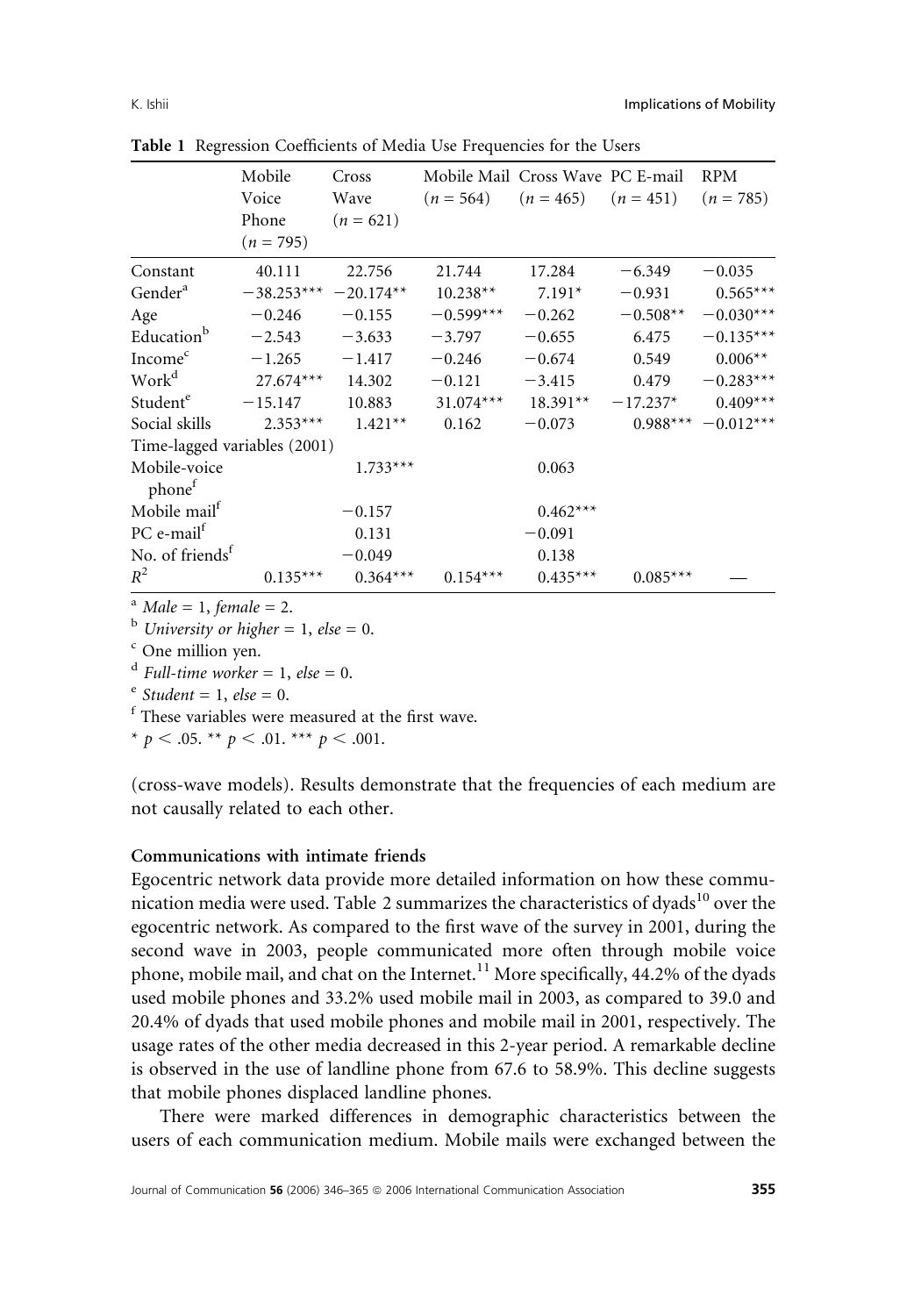| Table 2 Overall Characteristics of the Egocentric Network in 2001 and 2003                        |                                                                                                                                     |                                                    |                                                              |                                                                          |                                           |                                                                                             |
|---------------------------------------------------------------------------------------------------|-------------------------------------------------------------------------------------------------------------------------------------|----------------------------------------------------|--------------------------------------------------------------|--------------------------------------------------------------------------|-------------------------------------------|---------------------------------------------------------------------------------------------|
|                                                                                                   | Survey Year                                                                                                                         |                                                    | By Media                                                     |                                                                          |                                           |                                                                                             |
|                                                                                                   | 2001                                                                                                                                | 2003                                               | Landline<br>Phone                                            | Voice Phone<br>Mobile                                                    | (text message)<br>Mobile Mail             | PC E-mail                                                                                   |
| Total number of dyads                                                                             | 5,764                                                                                                                               | 5,935                                              | 3,459                                                        | 2,626                                                                    | 1,973                                     | 417                                                                                         |
| Respondents                                                                                       |                                                                                                                                     |                                                    |                                                              |                                                                          |                                           |                                                                                             |
| $\%$ of male                                                                                      | 42.8                                                                                                                                | 41.2                                               |                                                              | 48.7                                                                     |                                           |                                                                                             |
| Average age (years) (SD)                                                                          | $\begin{array}{l} 41.7 \ (16.6) \\ 81.5 \\ 6.2 \ (9.0) \\ 1.71 \ (2.3) \\ 1.37 \ (1.8) \\ 1.37 \ (1.8) \\ 70.0 \ (163) \end{array}$ | $43.0\ (16.5) \\ 82.1$                             | $\begin{array}{c} 37.6 \\ 51.0 \ (13.1) \\ 82.9 \end{array}$ | 39.0(13.5)                                                               | (11.8)<br>$29.9$<br>31.2 (<br>84.0        | (11.8)<br>$\frac{43.2}{38.7}$ (<br>74.8                                                     |
| Same gender with the partner (%)                                                                  |                                                                                                                                     |                                                    |                                                              | 80.3                                                                     |                                           |                                                                                             |
| Absolute difference in age                                                                        |                                                                                                                                     | 6.2(8.9)                                           |                                                              | 5.5(8.0)                                                                 |                                           |                                                                                             |
| Absolute difference in age $(S\!D)$ Frequency of face to face $(S\!D)$                            |                                                                                                                                     | 1.57(2.1)                                          |                                                              |                                                                          | 3.4 (5.9)<br>2.0 (2.4)<br>1.9 (2.0)       | $\begin{array}{c} 5.3 \ (7.6) \\ 1.1 \ (1.7) \\ 1.7 \ (2.0) \\ 1.13.9 \ (170) \end{array}$  |
| Frequency of contacts (SD)                                                                        |                                                                                                                                     | 1.44(1.8)                                          |                                                              |                                                                          |                                           |                                                                                             |
| $\left( \text{SD}\right)$<br>Average distance (minute)                                            |                                                                                                                                     | 62.0(101)                                          | 7.7 (9.9)<br>1.2 (1.7)<br>1.2 (1.6)<br>65.6 (109)            | $\begin{array}{c} 1.7 \ (2.1) \\ 1.7 \ (1.9) \\ 49.9 \ (70) \end{array}$ | 60.2(90)                                  |                                                                                             |
| Role type                                                                                         |                                                                                                                                     |                                                    |                                                              |                                                                          |                                           |                                                                                             |
| (96)<br>. .<br>Family living separately (                                                         |                                                                                                                                     |                                                    |                                                              | 9.67<br>6.7<br>5.57<br>5.57                                              |                                           | $\begin{array}{cccc}\n10.6 \\ 4.8 \\ 2.2 \\ 74.1 \\ 8.4\n\end{array}$                       |
| Relatives (%)                                                                                     |                                                                                                                                     |                                                    |                                                              |                                                                          |                                           |                                                                                             |
| Girlfriends/boyfriends (%)                                                                        | $9.4$ 0.5 8 4<br>14.0 8 9.4                                                                                                         | $10.2$<br>$11.6$<br>$11.3$<br>$5.5$                | $13.9$<br>$17.0$<br>$63.0$<br>$5.4$                          |                                                                          | $5.7$<br>$3.7$<br>$3.1$<br>$3.5$<br>$2.5$ |                                                                                             |
| Friends (%)                                                                                       |                                                                                                                                     |                                                    |                                                              |                                                                          |                                           |                                                                                             |
| Others $(\% )$                                                                                    |                                                                                                                                     |                                                    |                                                              |                                                                          |                                           |                                                                                             |
| $\begin{array}{c} \textrm{Media (multiple choice)} \\ \textrm{Landline phone } (\% ) \end{array}$ |                                                                                                                                     |                                                    |                                                              |                                                                          |                                           |                                                                                             |
|                                                                                                   |                                                                                                                                     |                                                    |                                                              | 37.1                                                                     | 27.1<br>60.1                              | $43.4$<br>$50.0$<br>$42.7$                                                                  |
|                                                                                                   |                                                                                                                                     |                                                    |                                                              |                                                                          |                                           |                                                                                             |
| Mobile voice phone (%)<br>Mobile mail (%)                                                         | $67.1$<br>$39.04$ $7.6$<br>$7.6$<br>$6.7$<br>$6.7$                                                                                  | $58.3$<br>$44.2$<br>$53.2$<br>$65$<br>$61$<br>$61$ | $28.1$<br>$15.3$ $-3.3$<br>$-3.3$<br>$-3.5$<br>$-6.5$        |                                                                          |                                           |                                                                                             |
| PC e-mail $(96)$                                                                                  |                                                                                                                                     |                                                    |                                                              |                                                                          |                                           |                                                                                             |
| Chat on the Internet (%)                                                                          |                                                                                                                                     |                                                    |                                                              |                                                                          |                                           |                                                                                             |
| Facsimile (%)                                                                                     |                                                                                                                                     |                                                    |                                                              | $45.1$<br>7.9<br>0.7<br>2.3<br>2.9                                       | $9.1$<br>$1.1$<br>$4.1$                   | $\begin{array}{c} 1 \overline{)11} \\ 0.7 \overline{)21} \\ 0.3 \overline{)32} \end{array}$ |
| Postal mail (%)                                                                                   |                                                                                                                                     |                                                    |                                                              |                                                                          |                                           |                                                                                             |

Implications of Mobility **K.** Ishii

356 Journal of Communication 56 (2006) 346-365 @ 2006 International Communication Association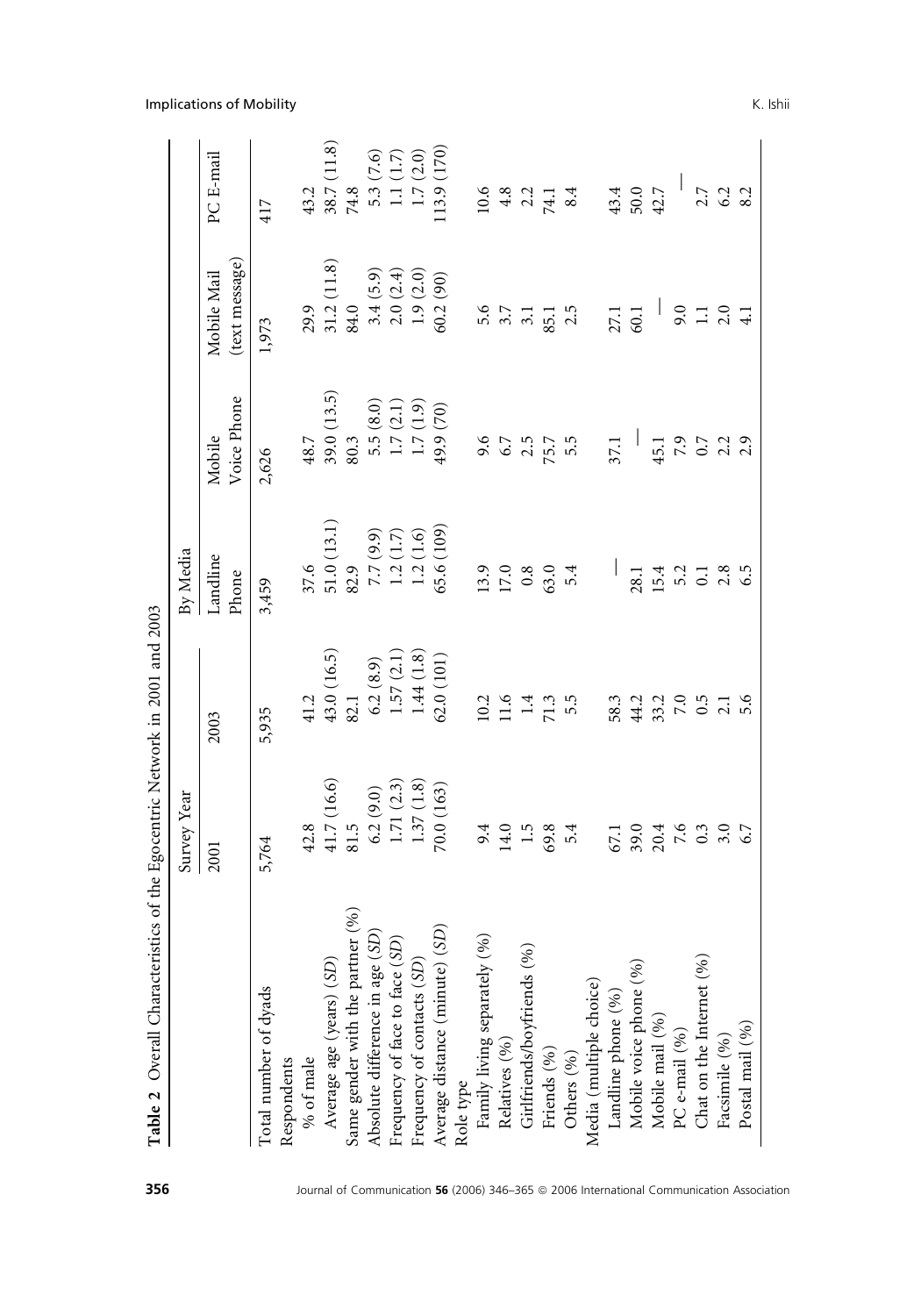youngest dyads (on average, 31.2-year-old respondents and 30.2-year-old partners), whereas landline phones were used by the oldest dyads (on average 51.0 and 51.2 year old). Absolute differences in age indicated that partners in the same age bracket exchange mobile mail, whereas landline phones were used between dyads whose ages were different. Dyads using mobile mail most frequently had face-to-face contact with each other. In short, mobile mails were exchanged between young dyads, who actively had both face-to-face and mobile mail contacts.

To examine what factors determined media usage, four dichotomous variables  $(use = 1, nonuse = 0)$  of media type (landline phone, mobile voice phone, mobile mail, and PC e-mail $12$ ) were regressed on demographic variables using the logistic regression model. Table 3 shows that the users of each medium differed according to several demographic characteristics. Females were more likely to use mobile mails and landline phones, whereas males were more likely to use mobile voice phones. Young people were more likely to use mobile voice phones, mobile mails, and PC e-mails than old people who are more likely to use landline phones. Landline phones were more likely to be used for calls between people of the same gender, whereas mobile

|                                              | Landline<br>Phone | Mobile<br>Voice Phone | Mobile<br>Mail | PC E-mail   |
|----------------------------------------------|-------------------|-----------------------|----------------|-------------|
| Constant                                     | $-4.045$          | 2.416                 | 1.491          | $-4.275$    |
| Gender ( <i>male</i> = 1, <i>female</i> = 2) | $.539***$         | $-.705***$            | $.989***$      | .113        |
| Age                                          | $.078***$         | $-.041***$            | $-.093***$     | $-.024***$  |
| Same gender <sup>a</sup>                     | $.384***$         | $-.174*$              | $-.018$        | $-.246$     |
| Absolute difference in age                   | .002              | $-.005$               | $-.013*$       | .004        |
| Role type                                    |                   |                       |                |             |
| Family living separately                     | $1.520***$        | .072                  | $-.811***$     | $-.705**$   |
| Relative                                     | $1.413***$        | $-.469***$            | $-.853***$     | $-1.122***$ |
| Boyfriend/girlfriend                         | $.857**$          | $.755*$               | $.678*$        | $-.134$     |
| Friend <sup>b</sup>                          | $\Omega$          | $\Omega$              | $\Omega$       | $\Omega$    |
| Other                                        | $.381*$           | $-.302*$              | $-1.186***$    | .226        |
| Face to face contact                         | $-.089***$        | .020                  | .006           | $-.093*$    |
| Distance (log)                               | $-.139***$        | $-.112***$            | $.066*$        | $.581***$   |
| Student <sup>c</sup>                         | $-.209$           | $-1.205***$           | .275           | $-.955**$   |
| Work <sup>d</sup>                            | $-.670***$        | $.612***$             | $-.187*$       | .257        |
| Social skill                                 | .036              | $.126***$             | .045           | $.088*$     |
| % of concordant responses                    | 74.8              | 66.5                  | 78.7           | 92.6        |

|  |  |  | Table 3 Logistic Regression Coefficients of Four Media Based on Egocentric Network Data |  |
|--|--|--|-----------------------------------------------------------------------------------------|--|
|  |  |  |                                                                                         |  |

Note: Only mobile phone owners were considered in these analyses.

<sup>a</sup> Same gender = 1, different gender = 0.

<sup>b</sup> "Friend" is the reference category whose parameters are set to 0; thus, parameters of other categories indicate effects compared to ''friend.''

- $\epsilon$  Full-time worker = 1, else = 0.
- $d$  Student = 1, else = 0.
- \*  $p < .05$ . \*\*  $p < .01$ . \*\*\*  $p < .001$ .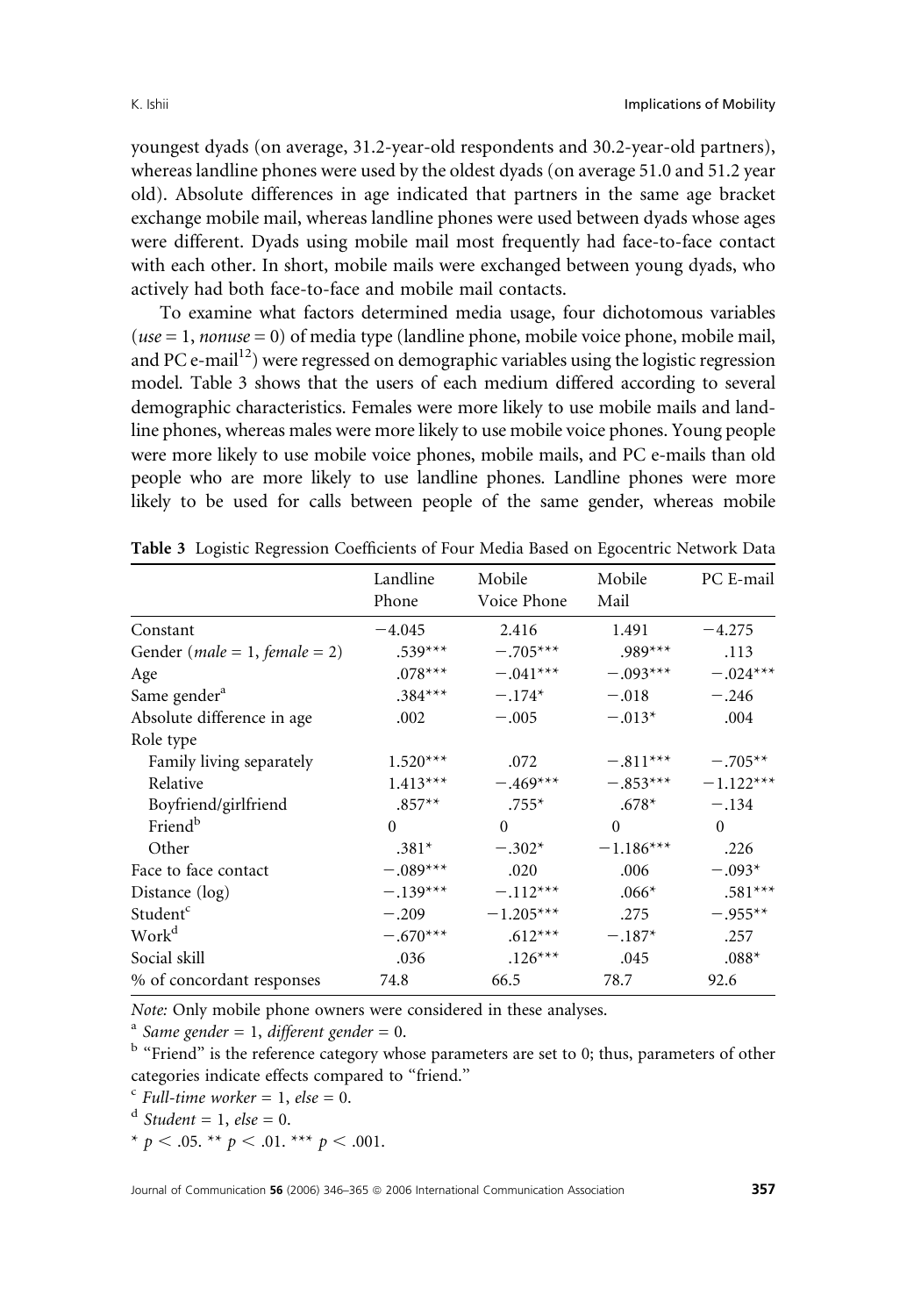phones were used between people of different genders. The results also indicate that dyads consisting of family members living separately were more likely to use landline phones and less likely to use mobile mails and PC e-mails than other dyads.

The means of face-to-face contacts and the residential distance<sup>13</sup> were compared among users of the four media types based on egocentric network data. The means were adjusted for demographic factors such as age, gender, role type (four dummy variables as in Table 2), gender difference (a dummy variable), and absolute difference in age. Results revealed that dyads communicating by mobile mails make most frequent face-to-face contacts (on average 1.94 times per week), followed by mobile voice phone users (1.77 times per week), landline phone users (1.50 times per week), and PC e-mail users (1.19 times per week). The difference between mobile mail and PC e-mail was statistically significant based on Duncan's test ( $p < .05$ ). Additionally, there was a significant difference in residential distance between PC e-mail users (on average 4.10) and mobile mail users (on average 3.59) at the 5% level. Partners via PC e-mail lived further away from each other than their counterparts who used mobile mail. Hence, H1b was supported.

#### Social skills

Age and gender show a moderate association with social skill levels. Older people (age 30–71 years) were significantly more socially skilled than younger people (age 12–29 years) ( $t = 2.23$ ,  $df = 1213$ ,  $p = .025$ ). Females were more socially skilled than males ( $t = -2.32$ ,  $df = 1219$ ,  $p = .020$ ). Social skill levels were significantly correlated with the sociability scale<sup>14</sup> ( $r = 0.475$ ,  $df = 1213$ ,  $p < .0001$ ), which indicates that extroverts are more socially skilled than introverts. Social skill levels were found to be a significant predictor of the amount of mobile phone and PC e-mail use but not a significant predictor of mobile mail use<sup>15</sup> (Table 1). A higher level of social skills was associated with a greater use of mobile voice phones and PC e-mail, whereas no significant correlation was found with the use of mobile mail. Table 1 shows that, after controlling for demographic variables, the relative preference for mobile mail (RPM) is negatively associated with the social skill levels. These results support H2.

To examine the causal influences of the media use on the size of personal network, the number of friends was regressed on the media usage, social skills, and demographic variables using time-lagged variables in the first wave. Table 4 indicates that only the effect of PC e-mail on the number of distant friends was statistically significant ( $p < .01$ ). For nearby friends, no significant effect of media use was found. Only PC e-mail use in the second wave (in 2003) has a significant effect on the number of distant friends, whereas no time-lagged variable has a significant effect. Thus, this study failed to detect a causal influence of the media use on the size of personal networks.

The merits of mobile mail are appreciated to a greater extent by young people. When the users of both mobile voice phones and mobile mail were asked if they agreed with ''I feel more relaxed when making contact via mobile mail than via phone,'' 75% of the young users (age 12–29 years) and 60% of the old users (age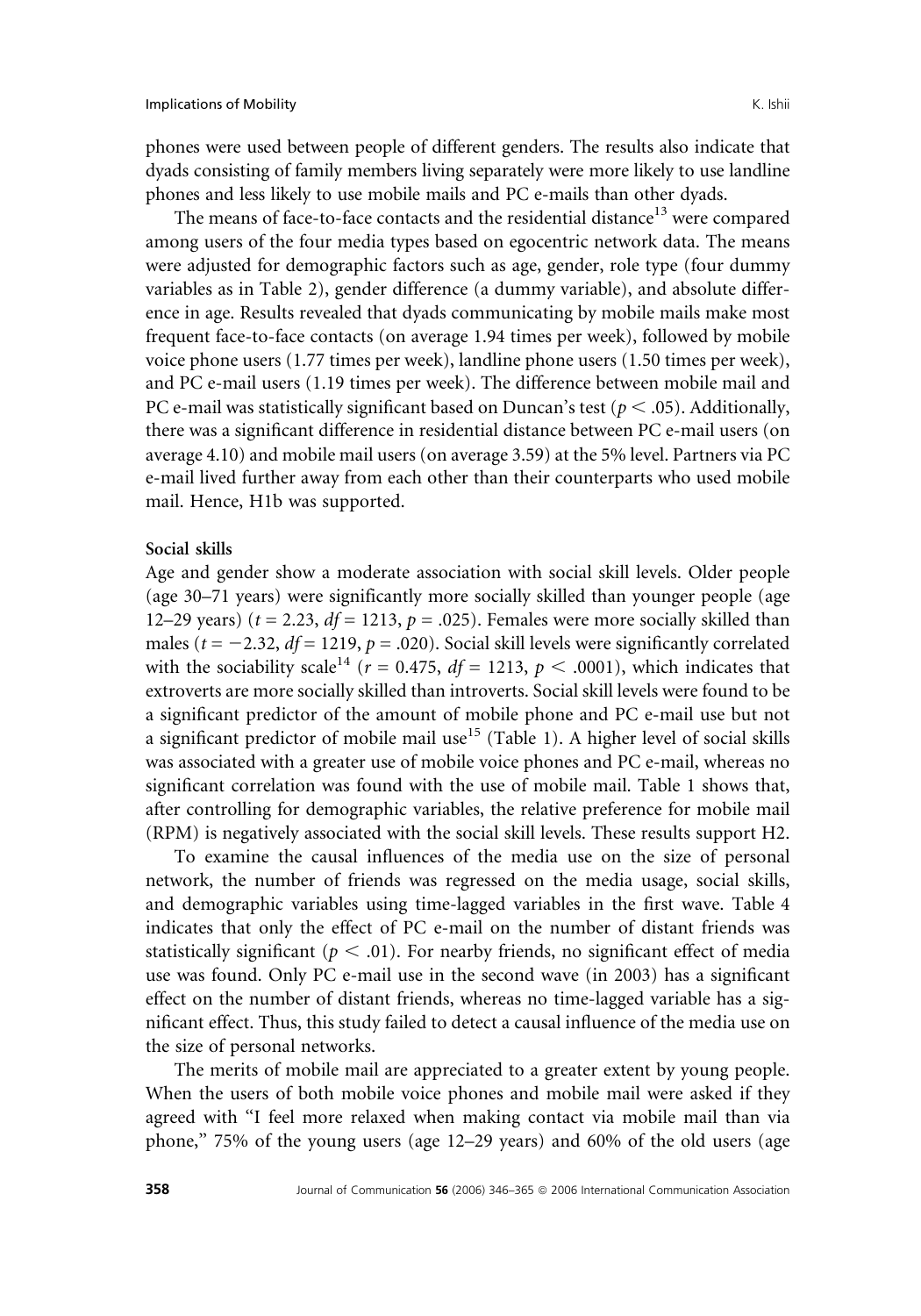| Selected Variables                           | $(n = 1,171)$ | Number of Nearby Friends Number of Distant Friends<br>$(n = 1,163)$ |
|----------------------------------------------|---------------|---------------------------------------------------------------------|
| Constant                                     | $-0.993$      | $-2.152$                                                            |
| Number of nearby friends (2001)              | $0.237***$    | $\mathbf{a}$                                                        |
| Number of distant friends (2001)             | a a           | $0.192***$                                                          |
| Gender ( <i>male</i> = 1, <i>female</i> = 2) | $-0.832$      |                                                                     |
| Student                                      |               | $1.514*$                                                            |
| PC e-mail $^{\rm b}$ (2003)                  |               | $1.096**$                                                           |
| Social skills                                | $0.169***$    | $0.120**$                                                           |
| $R^2$                                        | $0.140***$    | $0.106***$                                                          |

Table 4 Stepwise Regressions Predicting the Number of Friends

Note: Variables at Wave 2 (2003) were used unless otherwise indicated. The variables were selected by the stepwise regression model with  $\text{PIN}(0.05)$ ,  $\text{POUT}(0.1)$ , and tolerance  $(0.0001)$ . Age, education (*university or higher* = 1, *else* = 0), work (*full-time worker* = 1, *else* = 0), mobile voice phone<sup>b</sup> (2001), mobile voice phone<sup>b</sup> (2003), mobile mail<sup>b</sup> (2001), mobile mail<sup>b</sup> (2003), and PC e-mail $\rm{^{b}}$  (2001) were not selected by the models.

<sup>a</sup> Not used in the corresponding model.

 $<sup>b</sup>$  Users = 1, else = 0.</sup>

\*  $p < .05$ . \*\*  $p < .01$ . \*\*\*  $p < .001$ .

30–69 years) agreed<sup>16</sup> ( $\chi^2$  = 16.1, *df* = 1, *p* < .01). Additionally, experiences and perceptions of PC-based Internet and mobile phone regarding personal relationships are compared in Table 5. Among those who used both PC Internet and mobile phones, more respondents made new friends via PC e-mail than via mobile mail, regardless of whether the relationship with these friends was only on the net, or whether it had developed into a face-to-face contact. Similarly, they perceived that the PC-based Internet is more useful for communicating with strangers ( $t = 2.96$ ,

Table 5 Level of Experience (%) and Perceived Merits of PC Internet and Mobile Phones  $(N = 283)$ 

|                                                                                                      | Via<br><b>PC</b> Internet | Via<br>Mobile Mail | NcNemar's<br><b>Test</b> |
|------------------------------------------------------------------------------------------------------|---------------------------|--------------------|--------------------------|
| I have a friend to whom I often<br>send text messages via PC                                         | 8.1                       | 2.1                | $13.8***$                |
| Internet/mobile mail but have<br>never met in person                                                 |                           |                    |                          |
| I have a friend that I met in person<br>after getting to know him/her via<br>PC Internet/mobile mail | 6.7                       | 3.2                | $5.6*$                   |
| I can get new friends via<br>PC Internet/mobile mail                                                 | 14.5                      | 7.4                | $10.0***$                |
| I can strengthen links with people<br>I already know via PC Internet/mobile mail                     | 39.6                      | 62.2               | $42.7***$                |
|                                                                                                      |                           |                    |                          |

\*  $p < .05$ . \*\*  $p < .01$ . \*\*\*  $p < .001$ .

Journal of Communication 56 (2006) 346–365  $\circ$  2006 International Communication Association  $\overline{\phantom{259}}$  359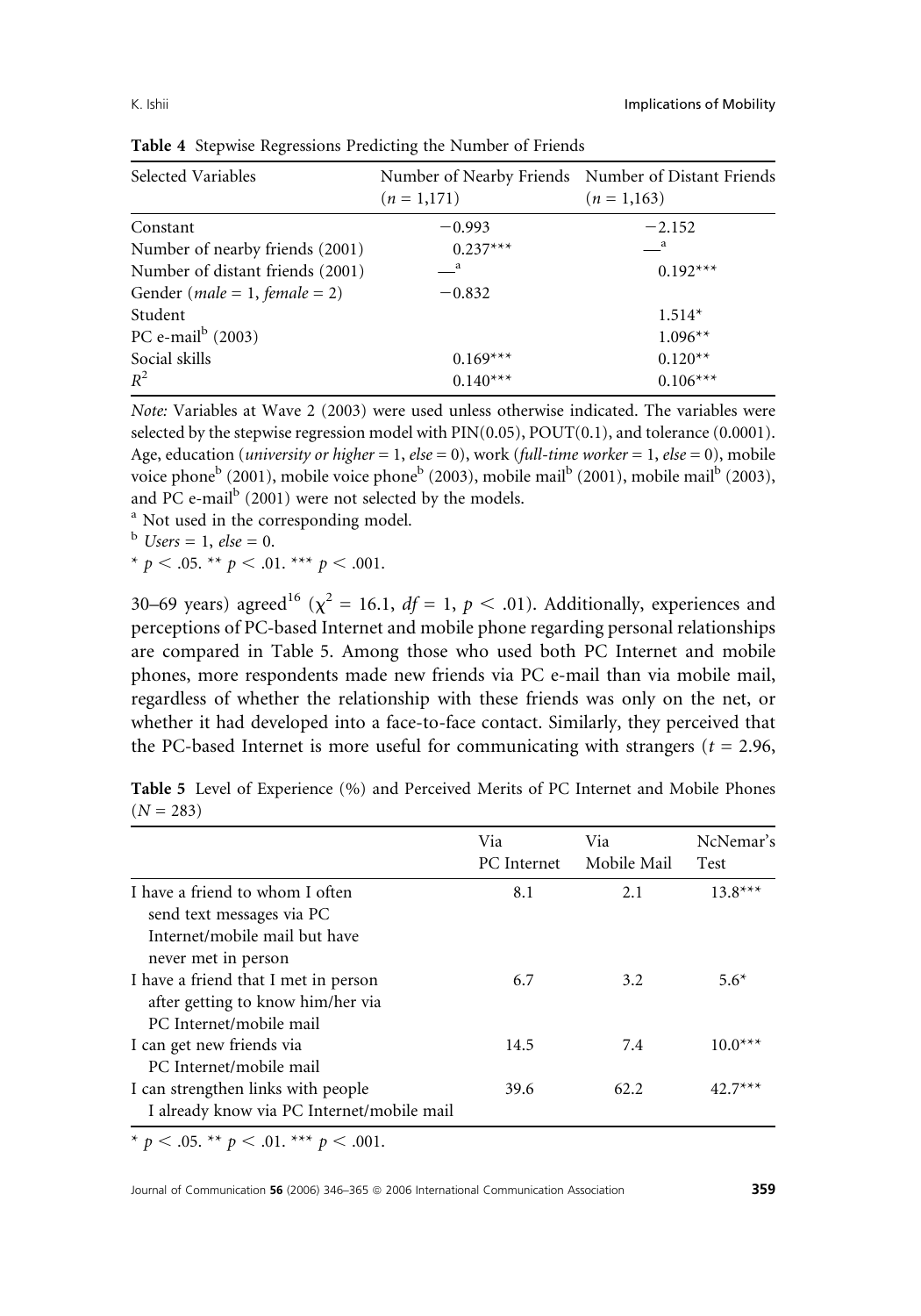$df = 470$ ,  $p < .01$ ), whereas they perceived that mobile phones were more useful for maintaining existing ties ( $t = -11.1$ ,  $df = 470$ ,  $p < .001$ ). These results suggest that using mobile media does not lead to new ties, whereas PC e-mail allows users to form new ties at least with distant friends.

### Discussion and conclusions

Prior studies have compared the effectiveness of various communication media using the concept of social presence (Short, Williams & Christie, 1976) and media richness (Trevino et al., 1987). Despite the significance of these theories to practical matters such as management and education, they fail to explain why mobility is important for communication technologies. Although mobile and landline phones are basically similar with regard to social presence and media richness, the findings indicated that these two phone types are used in fairly different manner in daily life. Context mobility is one of the keys to understanding this contradictory situation. Because the landline phone is located at home, it is more often used in a family context. Adolescents use mobile phones to communicate in a context that is independent of the family. This study indicated some unique characteristics specific to mobile communication media use in comparison to landline phones and PC e-mails. First, compared to other media, landline phones were more closely associated with family interactions. The average age of mobile phone users was also quite different from that of landline phone users. Older people tended to use landline phones, whereas younger people tended to use mobile phones. Second, the study found a significantly negative association between the level of social skills and the relative preference for mobile mail. The study also indicated that a higher level of social skills promotes the use of PC e-mail and mobile voice phone, but social skill levels are not significantly associated with the use of mobile mail. The results indicate that less socially skilled people have a stronger relative preference for mobile mail than highly socially skilled people. These results suggest that mobile mail is useful for those who have limited social skills. Given that Japanese adolescents are less socially skilled as demonstrated by some survey results (Youth Affairs Administration Management and Coordination Agency, 1999), these results suggest that mobile mail helps Japanese youth to overcome their shyness in communications. Third, mobile mail and PC e-mail are used quite differently in Japan. One of the interesting findings of this study is the high density of communication among mobile mail users. Mobile mail users exchanged mobile mail and make face-to-face contacts very frequently. However, the results did not support the possibility that mobile communication is used to create new ties in their social networks. Mobile mail appears to support only a closed network, whereas PC e-mail was found to promote friendship with distant friends.

These media are not used in a vacuum but in a social and cultural milieu. The marked differences between PC and mobile e-mail use should be understood in terms of the particular culture in which each medium is used. As described above,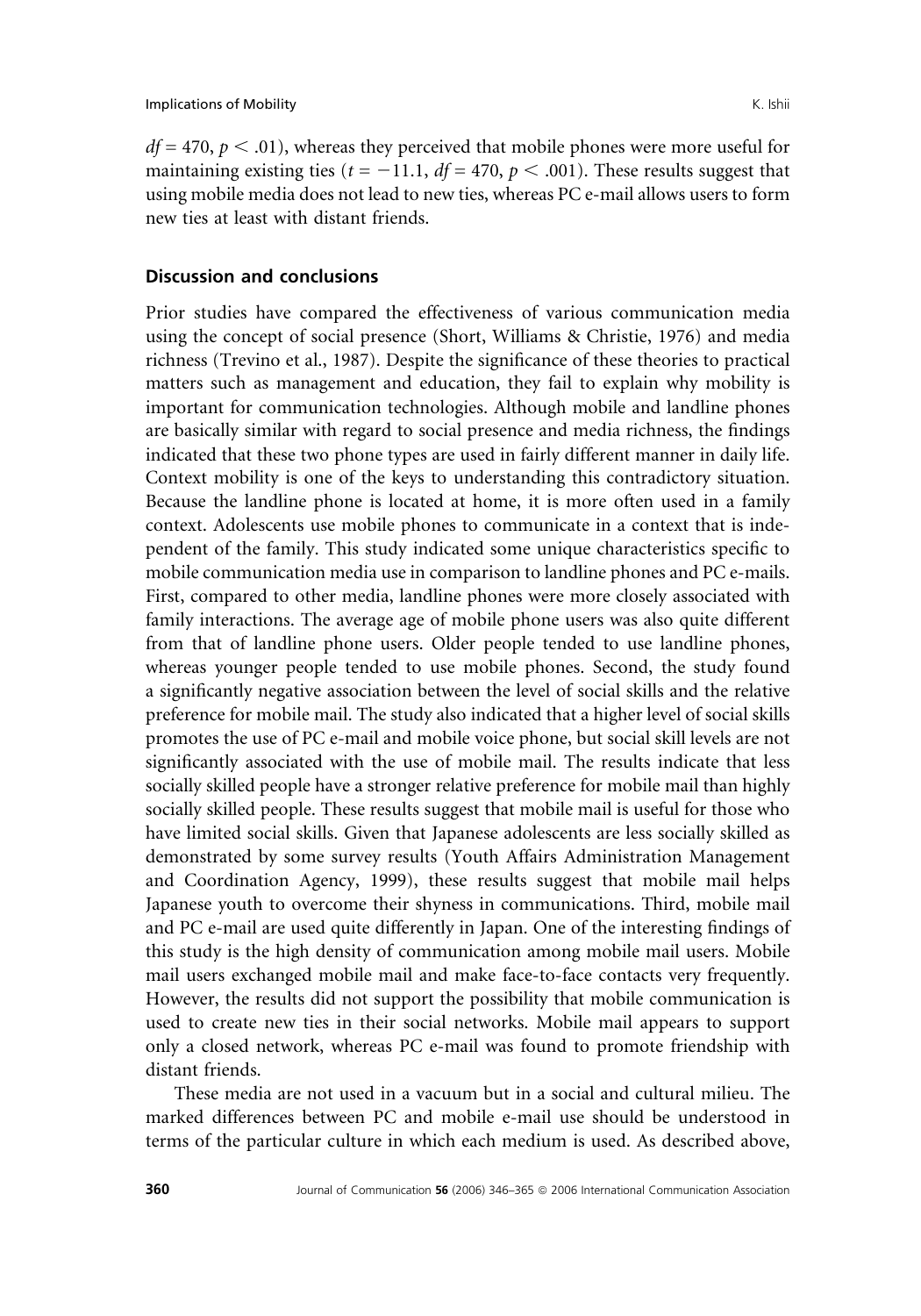the current keitai (mobile phone) culture is very similar to the earlier pager culture that appeared in the 1990s. Since the 1990s in Japan, the primary users of text messaging services have been teenaged girls (e.g., pager friends), whereas the primary users of PCs have been educated, young males (Ishii, 2004; Ishii & Wu, 2006). These findings suggest that cultural aspects play an important role in the use of such media.

There are mixed results on whether we should have the utopian hopes or dystopian fears regarding the mobile cultures of Japanese adolescents. The results demonstrated lower social skills promoted stronger relative preference for mobile mail in comparison with mobile voice phones. Social skill levels are negatively correlated with sociability. In other words, mobile mail is appreciated particularly by introverts for its usefulness in maintaining communications. This is a positive aspect of the mobile mail. The findings also highlight a negative aspect of the mobile culture. The use of mobile voice phones and mobile mail is not significantly associated with the number of friends, whereas that of PC e-mail is associated with the number of distant friends. Thus, mobile media use seems to merely supplement frequent faceto-face contacts among partners. Wellman (2002) depicted a new society in which mobile communication media would support a networked individualism by catalyzing a transition from place-to-place to person-to-person connectivity. However, contrary to this perspective, this study suggests that mobile mail does not create new ties but only maintains existing ones. Possibly, more sophisticated software will be required for mobile phones to create and develop social networks. However, in the current situations, the only commercially successful software is the *deai* (matchmaking) Web sites that provide dating services via i-mode on mobile phones, and the increase in crimes related to deai sites has become a serious issue in recent years <sup>17</sup> (''Net date site crimes becoming more violent,'' 2003).

### Limitations and directions for future work

This study has found no evidence of causal relationships between the mobile media use and other variables, although it has found a lot of significant cross-sectional associations. A possible reason is that the 2-year interval was too long to detect the causality between the media use and other variables because there were significant technological changes in telecommunications during this period. Thus, causal relationships remain to be tested in future works.

Cultural factors influence the pattern of mobile media use; however, as this study was not designed to be comparative across countries, the results should be interpreted with caution. First, as discussed previously, personal relations are unique, particularly among Japanese adolescents, who are characterized by a tendency to avoid direct communication (Sengoku, 1994) and a high disclosure of subjective self and low disclosure of objective self (Ishii, 2004). The relationship between mobile mail use and the level of social skills found in this study might be culture bound. Second, compared to mobile phones, the PC-based Internet penetration rate is low in Japan. This may also be interpreted in terms of cultural differences. For example,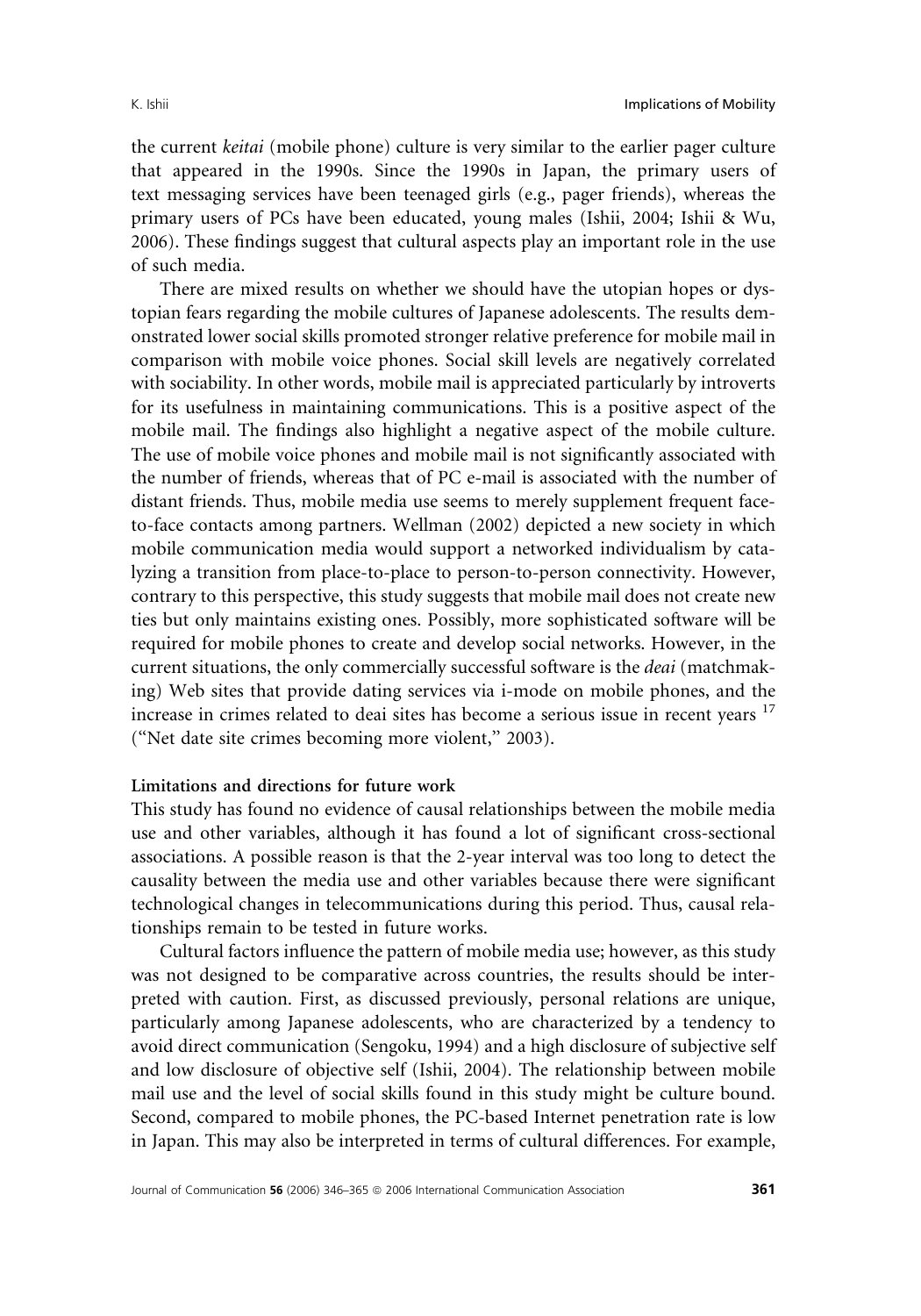cultural preferences for high uncertainty avoidance may explain the low ownership of PCs (de Mooij, 2004). Regardless of the reason, the unique media environment of Japan may have promoted different patterns of use for mobile phones as compared to other countries. Hence, a comparative study is needed to explore the possible cultural factors in a broader cultural context. For example, it appears interesting to examine why youth in northern Europe and Japan have a similar text messaging culture with regard to mobile phones. Certainly, this subject warrants further examination through additional research.

## Acknowledgements

This study was supported by Grant-in-Aid for Scientific Research from the Ministry of Education, Culture, Sports, Science and Technology of Japan (No. 13410046). The author thanks Prof. Hashimoto for his valuable support.

### **Notes**

- 1 Source: Telecommunication Media Usage Survey. This survey was conducted in metropolitan areas in Japan in 1999 by a research group including the author (Hashimoto et al., 2000). The results are obtained from analyses made by the author.
- 2 See Note 1. Only mobile phone users are considered for this analysis.
- 3 The respondents were offered a small monetary incentive (a coupon worth 500 yen) to participate in the survey.
- 4 The frequencies of receiving and making a call were separately asked in 2003, whereas only the total frequency was asked in 2001. Thus, it is not possible to compare the frequencies of mobile voice phone using these survey data.
- 5 Japanese word yujin is normally translated as friend; however, the word has a different nuance. Yujin commonly implies friends of similar age. Hence, "others" may include much younger or older friends and work-related colleagues.
- 6 Most previous studies used geographical distance; however, this study used travel time because (a) it was difficult for the respondents to correctly assess the geographical distance in Japan and (b) travel time is expected to be more closely associated with the frequency of interactions.
- 7 The averages are calculated after excluding nonusers of mobile phones and nonusers of mobile mail in Figure 1.
- 8 RPM is computed as  $MM/(MM + VP)$ , where MM is the number of mobile mails sent per week and VP is the number of calls made with mobile phone per week.
- 9 For nonusers of mobile mail, the value zero was assigned to RPM.
- 10 Definition of ''intimate'' person depends on respondent's judgment, although the corresponding Japanese word to ''intimate'' implies an extremely private relationship. The respondents answered an average of 5.5 and 5.6 dyads for this question in 2001 and 2003, respectively. The number of the dyads is significantly different between the genders (4.8 for males and 3.8 for females,  $t = 5.13$ ,  $df = 938$ ,  $p < .001$ ) but not significantly different across age groups,  $F(4, 935) = 0.47$ ,  $p > .05$ ). In the following analyses of egocentric network data, only data from the second wave of the survey in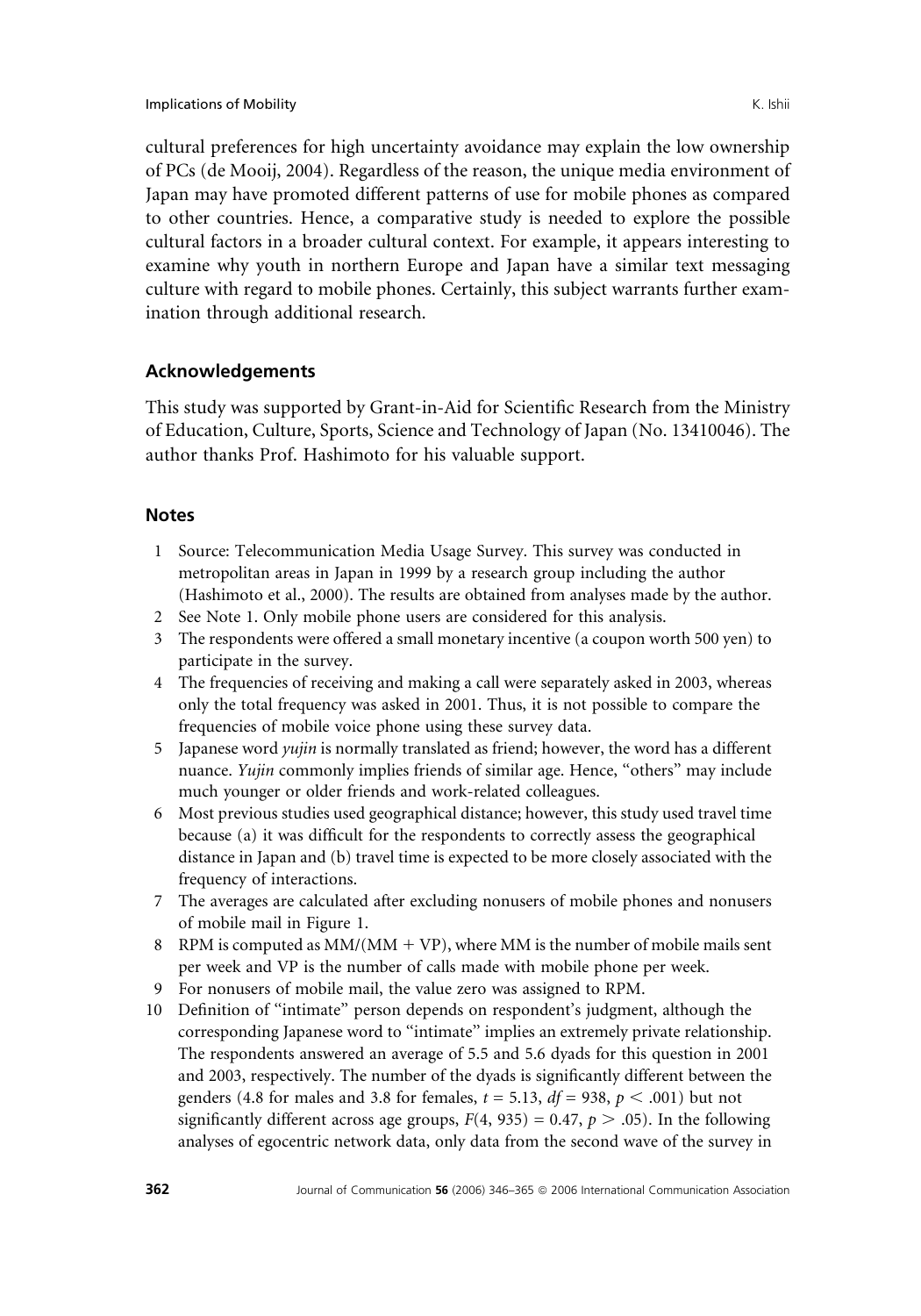2003 were employed. It should be noted that communication media is a multiplechoice item; thus, the dyads of four groups in Table 2 (four columns at the right) are partially overlapped.

- 11 ''Chat on the Internet'' will no longer be considered in the following analyses because the number of the responses was extremely small.
- 12 Facsimile and postal mail were omitted because these two were used only by a small number of dyads.
- 13 Dyads who used only either one of the four media were employed for these analyses.
- 14 The sociability scale consists of two statements (Cronbach's alpha = 0.506).
- 15 Only users of a single medium were considered for these analyses.
- 16 This question was asked in the first wave (in 2001) of the survey.
- 17 According to a National Police Agency report, there were 781 crimes involving online matchmaking sites in 2002 in Japan, and 80% of the victims in such crimes were female minors. In response to the increase in deai-related crimes, a law regulating Internet matchmaking sites was enacted in 2003.

### References

- Aoki, K., & Downes, E. J. (2003). An analysis of young people's use of and attitudes toward cell phones. Telematics and Informatics, 20, 349–364.
- Chen, W., Boase, J., & Wellman, B. (2002). The global villagers: Comparing Internet users around the world. In B. Wellman & C. Haythornthwaite (Eds.), The Internet in everyday life. Malden, MA: Blackwell Publishing.
- de Mooij, M. (2004). Consumer behavior and culture. Thousand Oaks, CA: Sage.
- Goffman, E. (1963). Behavior in public places: Notes on the social organization of gatherings. New York: The Free Press.
- Goffman, E. (1973). The presentation of self in everyday life. New York: The Overlook Press.
- Hashimoto, Y. (2002). The spread of cellular phones and their influences on young people in Japan. Review of Media, Information and Society, 7, 83–110.
- Hashimoto, Y., Ishii, K., Kimura, T., Tsuji, D., & Kim, S. (2002). ''Intanetto paradokkusu'' no kensyou [Testing the ''Internet Paradox'': Effects of the Internet on psychological well-being and social networks]. Tokyo Daigaku Shyakai Joho Kenkyusyo Chosa Kenkyu Kiyo, 18, 335–485.
- Hashimoto, Y., Ishii, K., Kimura, T., Tsuji, D., & Kim, S. (2004). Paneru chousa ni yoru intanetto no eikyou bunseki [Examining the effects of Internet use based on a panel survey]. Tokyo Daigaku Shyakai Joho Kenkyusyo Chosa Kenkyu Kiyo, 21, 305–454.
- Hashimoto, Y., Ishii, K., Nakamura, I., Korenaga, R., Tsuji, D., & Mori, Y. (2000). Keitai denwa wo chyuushin to suru tsusin media riyo ni kansuru chosa kenkyu [A study on mobile phone and other communication media usage]. Tokyo Daigaku Shyakai Joho Kenkyusyo Chosa Kenkyu Kiyo, 14, 83–192.
- Ishii, K. (2003). Diffusion, policy, and use of broadband in Japan. Trends in Communication, 11, 45–61.

Ishii, K. (2004). Internet use via mobile phone in Japan. Telecommunications Policy, 28, 43–58.

Ishii, K. & Wu, C. (2006). A comparative study of media cultures among Taiwanese and Japanese youth. Telematics and Informatics, 23, 95–116.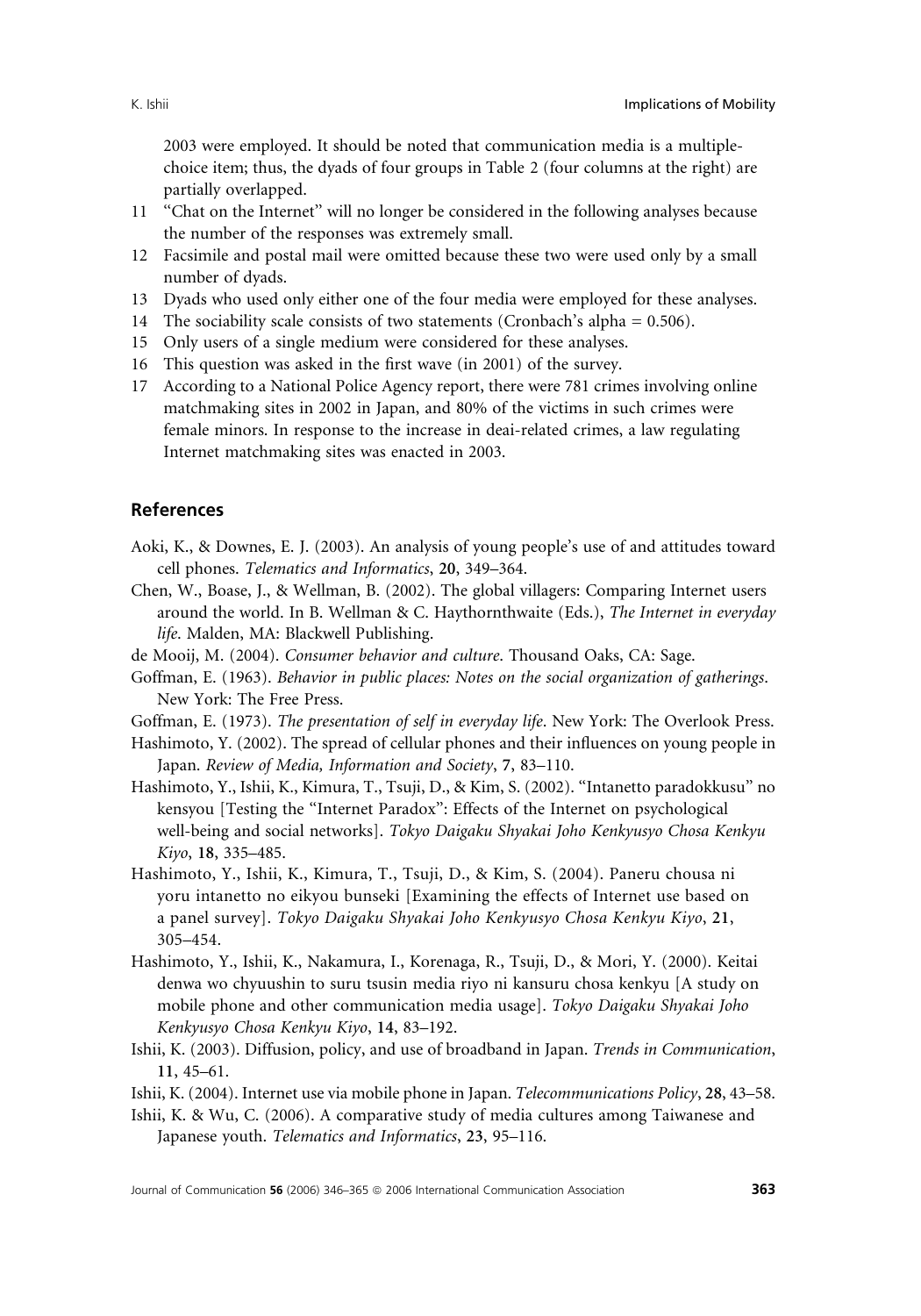- Kakihara, M., & Sorensen, C. (2002). Mobility: An extended perspective. Proceedings of the 35th Hawaii International Conference on System Sciences (HICSS-35). Big Island, HI: IEEE.
- Kasesniemi, E., & Rautiainen, P. (2002). Mobile culture of children and teenagers in Finland. In J. E. Katz & M. A. Aakhus (Eds.), Perpetual contact. Cambridge, MA: Cambridge University Press.
- Katz, J. E., & Aakhus, M. A. (2002). Making meaning of mobiles: A theory of Apparatgeist. In J. E. Katz & M. A. Aakhus (Eds.), Perpetual contact (pp. 301–320). Cambridge, MA: Cambridge University Press.
- Katz, J. E., & Rice, R. E. (2002). Social consequences of Internet use. Cambridge, MA: The MIT Press.
- Kikuchi, A. (1988). Omoiyari wo kagaku suru [Doing science on prosocial behavior]. Tokyo: Kawashima Syoten.
- Kim, S. (2002). Korea: Personal meanings. In J. E. Katz & M. A. Aakhus (Eds.), Perpetual Contact. Cambridge, MA: Cambridge University Press.
- Kraut, R., Kiesler, S., Boneva, B., Cummings, J., Helgeson, V., & Crawford, A. (2002). The internet paradox revisited. Journal of Social Issues, 58(1), 49–74.
- Kraut, R., Patterson, M., Lundmark, V., Kiesler, S., Mukhopadhyay, T., & Scherlis, W. (1998). Internet paradox: A social technology that reduces social involvement and psychological well-being? American Psychologist, 53, 1017–1031.
- LaRose, R., Eastin, M. S., & Gregg, J. (2001). Reformulating the Internet paradox: Social cognitive explanations of Internet use and depression. Journal of Online Behavior, 1. Retrieved June 23, 2004, from http://www.behavior.net/JOB/v1n2/paradox.html
- Leung, L., & Wei, R. (2000). More than just talk on the move: Uses and gratifications of the cellular phone. Journalism and Mass Communication Quarterly, 77, 308–320.
- Ling, R., & Yttri, B. (2002). Hyper-coordination via mobile phones in Norway. In J. E. Katz & M. A. Aakhus (Eds.), Perpetual contact. Cambridge, MA: Cambridge University Press.
- Mikami, S. (2004). Usage of the Internet. Internet usage in Japan: Survey report 2003. Tokyo: Communications Research Laboratory.
- Ministry of Public Management, Home Affairs, Posts and Telecommunications. (2002). 2002 White paper: Information and telecommunications in Japan. Retrieved October 20, 2004, from http://www.johotsusintokei.soumu.go.jp/whitepaper/eng/WP2003/ 2003-index.html
- Net date site crimes becoming more violent. (2003, August 7). Mainichi Daily News, p. 8.
- Oksman, V., & Turtiainen, J. (2004). Mobile communication as a social stage: Meanings of mobile communication in everyday life among teenagers in Finland. New Media and Society, 6, 319–339.
- Sengoku, T. (1994). Masatsu kaihi no sedai [The new generation and the loss of social commitment]. Tokyo: PHP Kenkyusyo.
- Shinozaki, H. (1995, January 7). Mimi no naka no kojinshugi [Individualism in the ear]. Asahi Shimbun (Evening version). p. 9.
- Short, J. A., Williams, E. & Christie, B. (1976). The social psychology of telecommunications. London: John Wiley & Sons, Ltd.
- Skog, B. (2002). Mobile and the Norwegian teen: Identity, gender and class. In J. E. Katz & M. A. Aakhus (Eds.), Perpetual contact. Cambridge, MA: Cambridge University Press.
- Trevino, L. K., Lengel, R. H., & Daft, R. L. (1987). Media symbolism, media richness, and media choice in organizations. Communication Research, 14, 553–574.